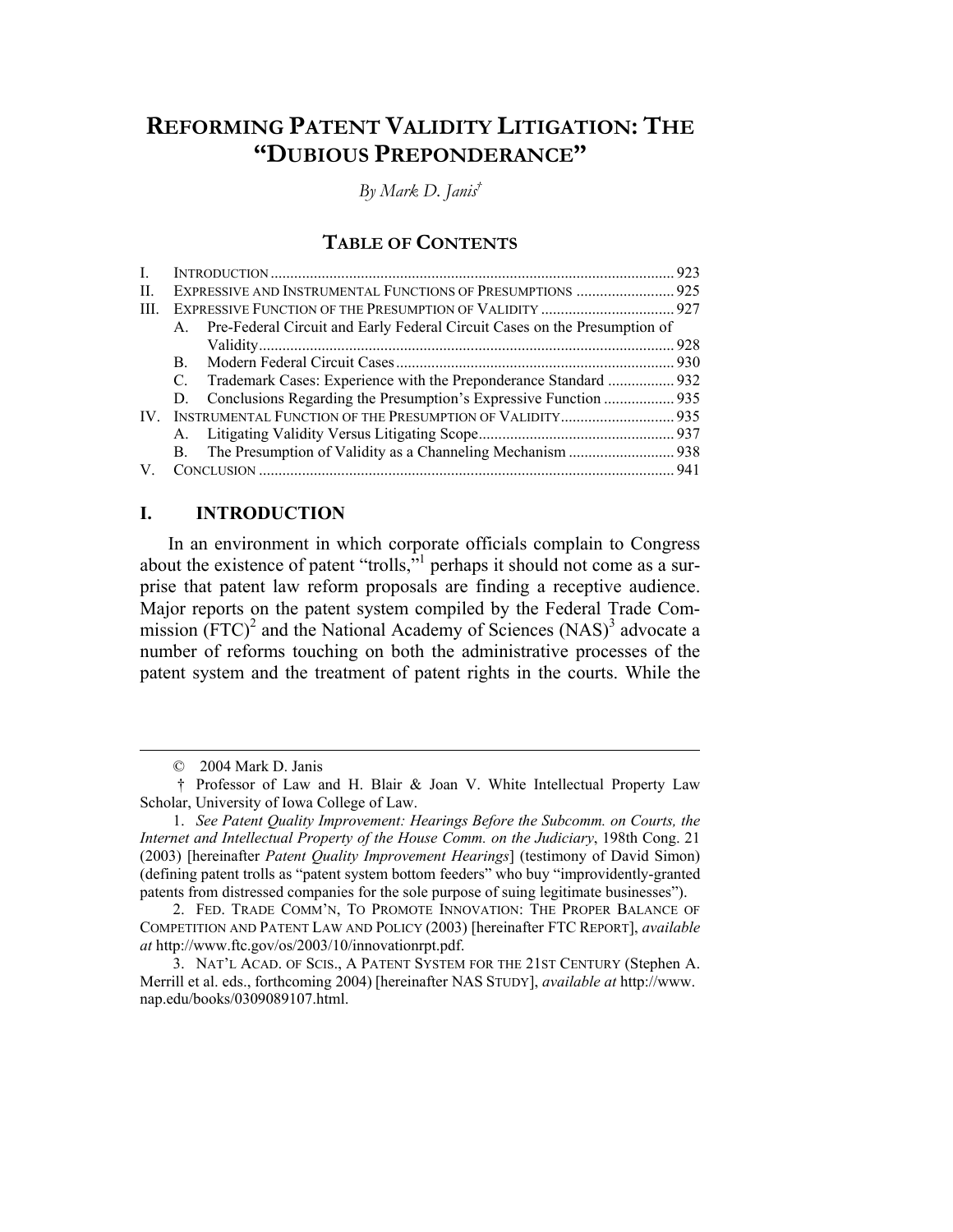reform proposals are not particularly notable for their originality, $4$  they are presented with a tone of urgency that has not been heard for some years.

The FTC Report identifies patent litigation as one area in need of scrutiny and selects the presumption of patent validity<sup>5</sup> in patent litigation as a particular target for reform. According to the FTC Report, the *existence* of the presumption is "not objectionable" because the patent challenger should bear the burden of overcoming the U.S. Patent and Trademark Office's (USPTO) determination of patentability.<sup>6</sup> The Report's objections focus on the standard of evidence for overcoming the presumption, and here, the FTC can discern "no persuasive reason" why the existing clear and convincing evidence standard should be retained.<sup>7</sup> Instead, patent challengers should be able to overcome the presumption of validity by evidence that meets the preponderance standard, according to the Report.<sup>8</sup>

In one respect, it is not surprising that the FTC has focused on the presumption of patent validity. The presumption is an easy target; it enhances the leverage of the patent trolls. $9^{\circ}$  However, in another respect, the new focus on the presumption of validity may seem startling, at least to those within the patent community. The Federal Circuit's pronouncements on the presumption of validity have become routine. In dozens of decisions, the Federal Circuit has repeated core principles: the patent challenger bears the ultimate burden of persuasion on patent invalidity;<sup>10</sup> to carry this burden, the patent challenger must establish relevant facts by clear and convincing evidence; $<sup>11</sup>$  clear and convincing evidence is "evidence which</sup>

 5. 35 U.S.C. § 282 (2000) (providing in relevant part that, "A patent shall be presumed valid. Each claim of a patent . . . shall be presumed valid independently of the validity of other claims . . . . The burden of establishing invalidity of a patent or any claim thereof shall rest on the party asserting such invalidity.").

 $\overline{\phantom{a}}$ 

 9. According to David Simon, "These patent trolls have the presumption of validity on their side. It is difficult to convince a jury of patent invalidity in light of the heightened evidentiary standard of clear and convincing evidence." *Patent Improvement Quality Hearings*, *supra* note 1, at 4 (testimony of David Simon).

 10. *See*, *e.g.*, New England Braiding Co. v. A.W. Chesterton Co., 970 F.2d 878, 882 (Fed. Cir. 1992) ("The presumption acts as a procedural device which places the burden of going forward with evidence and the ultimate burden of persuasion of invalidity at trial on the alleged infringer.").

 11. *See*, *e.g.*, Geneva Pharm., Inc. v. GlaxoSmithKline PLC, 349 F.3d 1373 (Fed. Cir. 2003) (upholding summary judgment of invalidity for double patenting).

 <sup>4.</sup> Most of the proposals are eerily familiar, having been proposed—and discarded—in previous episodes of patent law reform stretching back to the 19th Century. I have previously commented on the reiterative nature of patent law reform. Mark D. Janis, *Patent Abolitionism*, 17 BERKELEY TECH. L.J. 899 (2002).

 <sup>6.</sup> FTC REPORT, *supra* note 2, ch. 5, at 28.

<sup>7</sup>*. Id.*

 <sup>8.</sup> *Id.*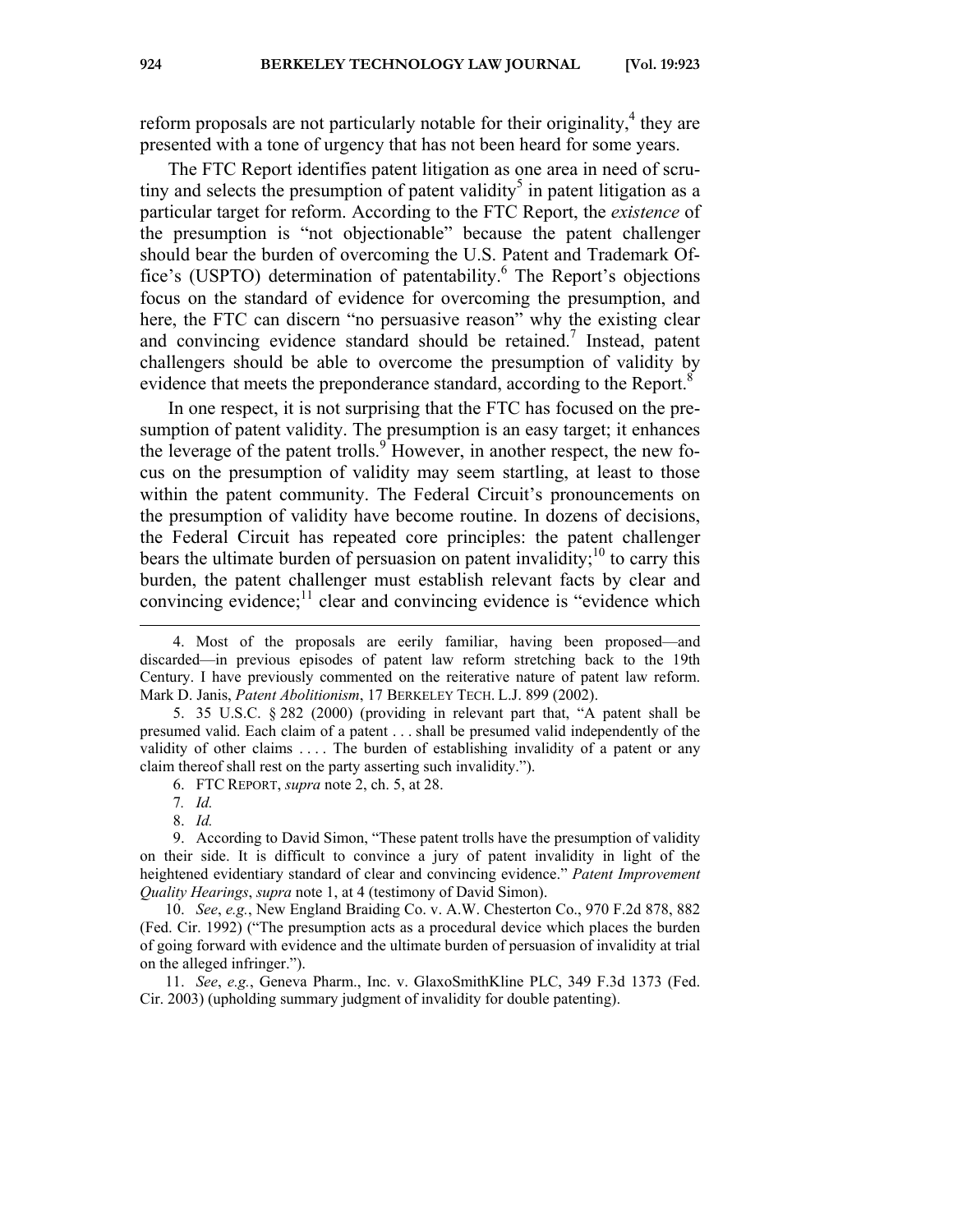produces in the mind of the trier of fact an abiding conviction that the truth of the factual contentions is highly probable." $12$ 

This Article critically examines the FTC's proposals concerning the presumption of validity. In Part II, I identify two general functions of presumptions in law, the expressive and instrumental functions. In Part III, I argue that the FTC's proposal overlooks the expressive function of the presumption of patent validity and I consider the insights that might be gained from considering the expressive function. In Part IV, I analyze the FTC's arguments touching on the instrumental function of the presumption of validity, and conclude that they are plausible, but deserve refinement and further probing.

## **II. EXPRESSIVE AND INSTRUMENTAL FUNCTIONS OF PRESUMPTIONS**

The FTC Report's proposal to reform the presumption of validity provokes some fundamental questions about patent validity adjudication. Most directly, the Report encourages the patent community to think more carefully about what the presumption of validity is designed to accomplish. We might answer the question by returning to first principles—by considering the functions that presumptions are generally designed to perform in law and evaluating the reform proposals in light of those functions.

The Supreme Court has provided a framework for understanding presumptions and standards of evidence for overcoming presumptions. In *Addington v. Texas*, 13 a civil commitment case involving a debate over the applicability of the clear and convincing standard (as opposed to the beyond a reasonable doubt standard), the Court attributed two functions to standards of proof: (1) "to indicate the relative importance attached to the ultimate decision;"<sup>14</sup> and (2) to allocate the risk of error between the litigants.15 The first may be described as the "expressive" function and the second as an "instrumental" function.

Evaluating a rule in light of its expressive function requires identifying the rule's overlying message and assessing that message's impact. Scholars have recognized that many debates "over the appropriate content of law" are in some part "debates over the statement that law makes"—that

 $\overline{\phantom{a}}$ 

 <sup>12.</sup> Buildex, Inc. v. Kason Indus., Inc., 849 F.2d 1461, 1463 (Fed. Cir. 1988) (internal quotation marks and citation omitted).

 <sup>13. 441</sup> U.S. 418 (1979).

<sup>14</sup>*. Id*. at 423.

 <sup>15.</sup> *Id.*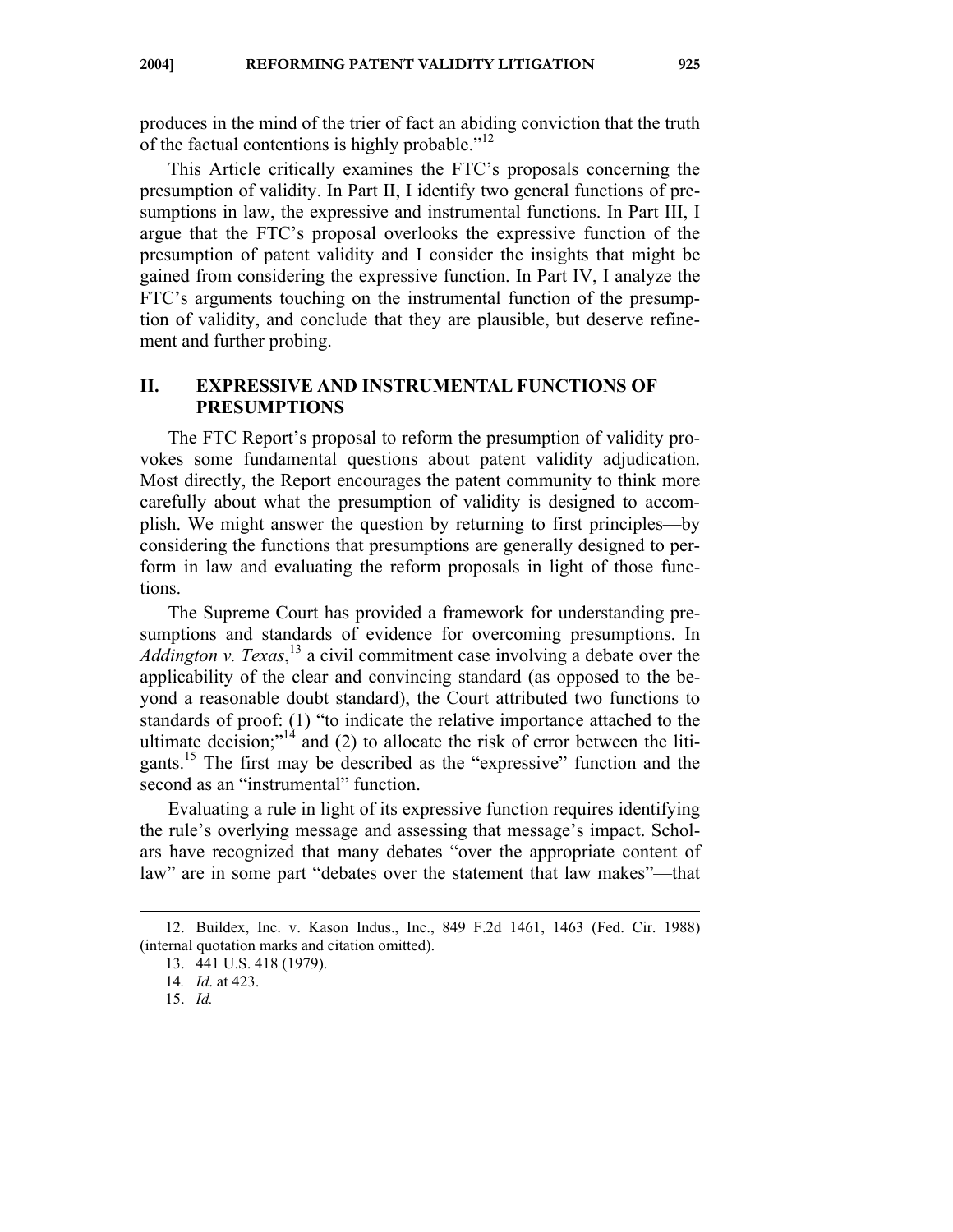is, debates over law's expressive function.<sup>16</sup> A legal rule might be expressive in a weaker and a stronger sense. In the weaker sense, a rule may be purely symbolic, intended to accomplish nothing other than to make a statement, and it may succeed even if it is never actually enforced.<sup>17</sup> In the stronger sense, a rule might be designed to provide a baseline for the eventual fashioning of new norms of behavior, without a tight connection between the rule and the behavior. The rule is designed to accomplish something other than merely to make a statement, but the statement is at least as important as the precise manner in which the rule is enforced.<sup>18</sup> For example, the presumption of innocence in criminal cases is emblematic of our paramount concern about individual freedom and our deeply-rooted distrust of the power of the state. If the legislature proposed to "reform" the presumption of innocence, any thoughtful analysis of that proposal would need to consider how the proposal might alter the overlying message associated with the presumption and the broad social consequences of that alteration. An analysis that considered only the projected effects on actual case outcomes would be incomplete.

Evaluating a rule in light of its instrumental function requires assessing how the rule affects case outcomes. For example, in a criminal case, we might justify the strong presumption of innocence and its associated beyond a reasonable doubt standard by asserting that the overwhelming share of the risk of error (meaning an erroneous legal determination deriving from the found facts) should be allocated to the state.<sup>19</sup> By contrast, in an ordinary civil case for damages, we might argue that no particular presumption is justified; the risk of error should be allocated equally among the parties, and thus application of a preponderance of the evidence standard would be appropriate.<sup>20</sup> If these respective classes of cases are considered to lie at opposite extremes of a spectrum, then there may be a class of intermediate cases that correlate with an intermediate standard. Civil cases may fall into this intermediate zone when the interests at stake are more important than loss of money, and in such cases, it would be inappropriate to allocate the risk of error equally. Thus, a moderate presumption should apply coupled to an intermediate standard, such as the clear and convincing standard, for overcoming the presumption. Accordingly,

 <sup>16.</sup> *E.g.*, Cass R. Sunstein, *On the Expressive Function of Law*, 144 U. PA. L. REV. 2021, 2051 (1996).

 <sup>17.</sup> *Id.* at 2023 (asserting that a proscription against flag-burning is an example of a rule that is expressive in the weaker sense, in that the flag-burning rule is not necessarily designed with the expectation that it will deter potential flag-burners).

 <sup>18.</sup> *Id.* at 2025-27.

<sup>19</sup>*. Addington*, 441 U.S. at 423-24 (making this argument).

 <sup>20.</sup> *Id.*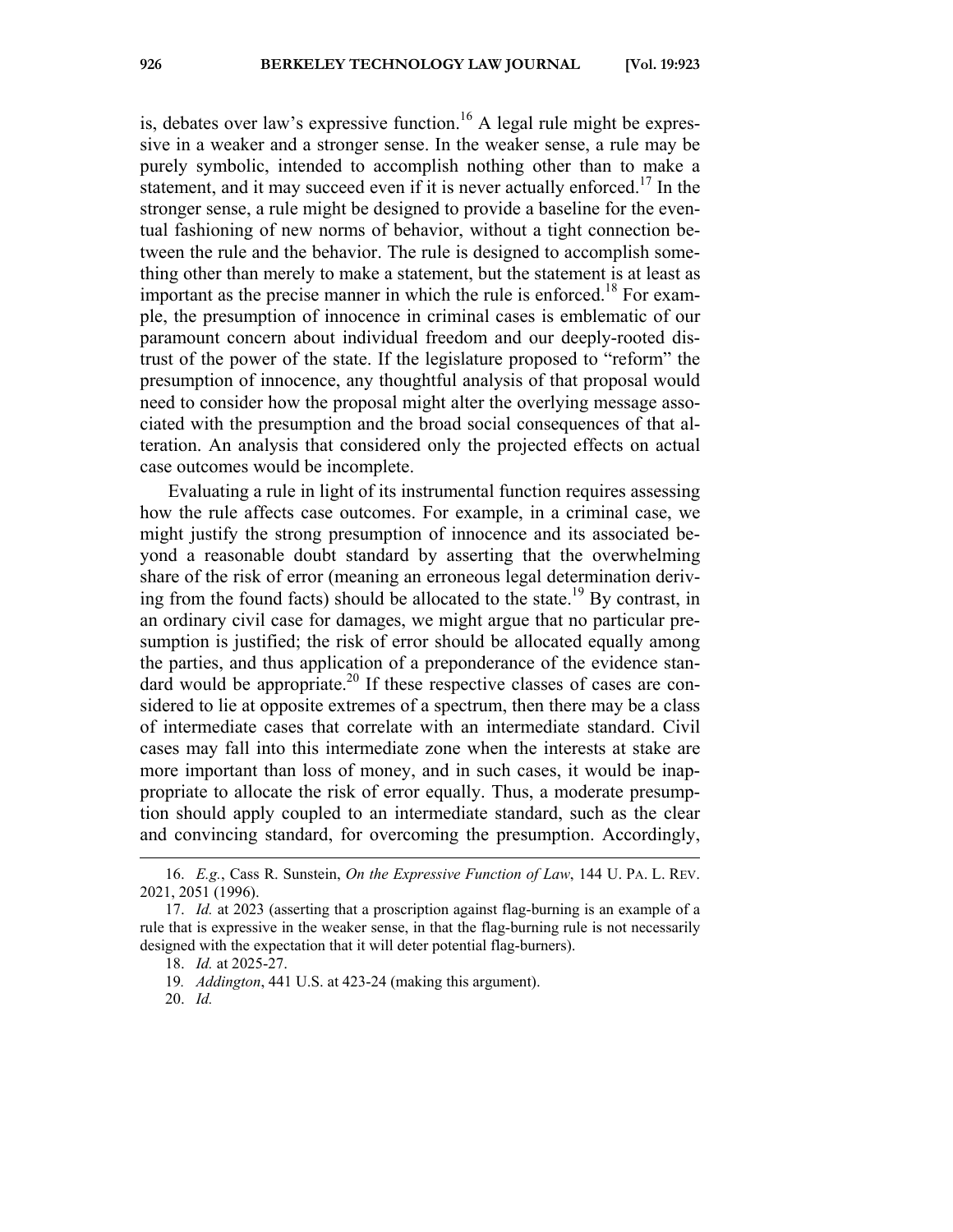**2004] REFORMING PATENT VALIDITY LITIGATION 927** 

an analysis of a legal presumption from an instrumental perspective takes the presumption as a tool for achieving precise outcomes and assesses whether the presumption facilitates those outcomes.

We can understand the presumption of patent validity against this general backdrop. The FTC Report's proposed reforms to the presumption of validity should be considered in light of both the expressive and instrumental dimensions of the presumption. I take up that task in the remainder of this Article.

## **III. EXPRESSIVE FUNCTION OF THE PRESUMPTION OF VALIDITY**

Consideration of law's expressive function has significant implications for patent law, a point that I develop in more detail elsewhere.<sup>21</sup> Evaluating the FTC Report's reform proposals by considering the expressive function of the presumption of validity reveals three important insights. First, acknowledgment of the presumption's expressive function reminds us that the fact that we *have* a presumption of patent validity is as significant as the precise verbal formulation that we use for the standard of evidence for overcoming the presumption. Second, while it may be easy enough to manipulate that verbal formulation, it may be a very different and very subtle exercise to control the overlying message that the presumption of patent validity delivers, especially outside the patent community. Third, manipulating the verbal formulation without controlling the overlying message may yield some unpleasant surprises.

In particular, "reforming" the words of the evidentiary standard without controlling the overlying message may, ironically, result in changing everything while changing nothing. That is, one possible outcome of the proposed change to the preponderance standard for overcoming the presumption of patent validity is that the change will cause little difference in the outcomes of cases but, at least in the short term, those outside the patent community may perceive a dramatic change in the overlying message. Thus, judges will reach the same result that they would have reached under the old standard, substituting the words of the new standard but the perception may be that patents are less secure and the patent system deserves less respect.

The Supreme Court made a similar point in *Addington*. The Court expressed doubt about whether the choice of standard between clear and convincing and preponderance of the evidence would often make a difference in case outcomes, especially since it would be unwise to expect that

 <sup>21.</sup> Mark D. Janis, *Patent Law's Expressive Quality* (Working Paper, 2004).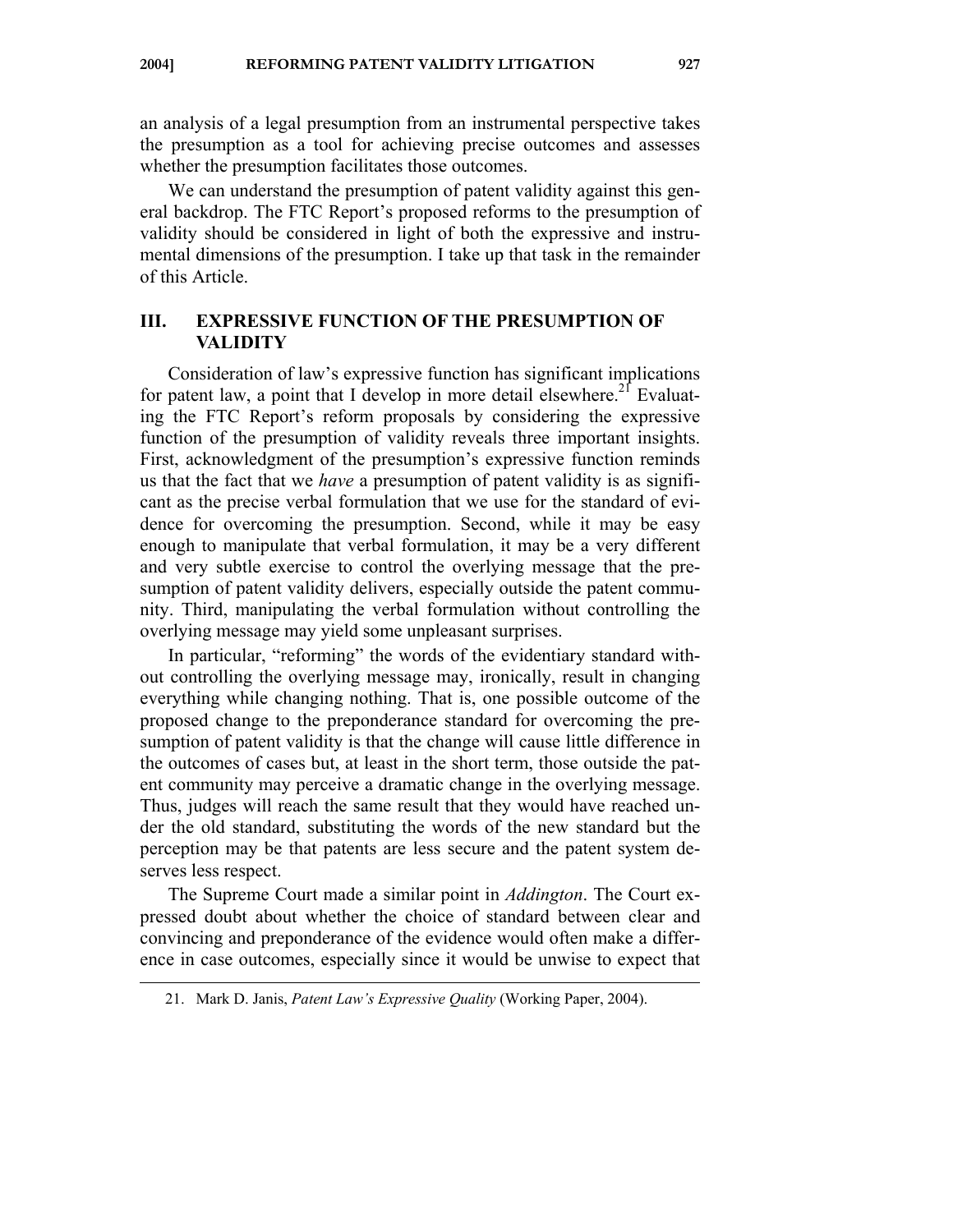fact finders, particularly lay juries, would be adept at understanding the nuanced differences between the standards.<sup>22</sup> At the same time, the Court resisted the notion that adoption of a particular standard of proof was a mere "empty semantic exercise."<sup>23</sup>

To illustrate the point about the potential for divergence between the words of the evidentiary standard and the overlying message of the presumption of validity, I consider three sets of cases: (1) cases immediately preceding the creation of the Federal Circuit, compared to early Federal Circuit cases; (2) more recent Federal Circuit cases; and (3) trademark cases adopting the preponderance standard.

## **A. Pre-Federal Circuit and Early Federal Circuit Cases on the Presumption of Validity**

The adoption of the clear and convincing standard is widely attributed to the Federal Circuit, as the FTC Report points out.<sup>24</sup> The perception that the Federal Circuit enhanced the effect of the presumption of validity coincides with the generally received wisdom that the Federal Circuit adopted a pro-patent bias early in its tenure.<sup>25</sup> In turn, this correlates with one of the FTC Report's themes: that the balance between patent and competition policy has swung too far in favor of patents.<sup>26</sup>

The actual story is more complex. Contrary to common perception, before the creation of the Federal Circuit, most appellate courts had already adopted the clear and convincing standard of evidence for overcoming the presumption of patent validity.<sup>27</sup> Only the Sixth Circuit appeared to have

 <sup>22.</sup> *Addington*, 441 U.S. at 424-25.

 <sup>23.</sup> *Id.* at 425.

 <sup>24.</sup> FTC REPORT, *supra* note 2, ch. 5, at 26 n.183.

 <sup>25.</sup> Mark D. Janis, *Patent Law in the Age of the Invisible Supreme Court*, 2001 U. ILL. L. REV. 387, 399-401.

 <sup>26.</sup> *E.g*., FTC REPORT, *supra* note 2, ch. 2, at 18-23.

 <sup>27.</sup> It appears that the Courts of Appeals for the Second, Third, Fifth, Seventh, Eighth, and Ninth Circuits all had adopted the clear and convincing standard. *See, e.g*., 2 DONALD S. CHISUM, PATENTS § 5.06 n.84 (2003) (citing relevant authority). For representative language, see, for example., *Manufactoring Research Corp. v. Graybar Elec. Co*., 679 F.2d 1355, 1360 (11th Cir. 1982) (noting that the burden of establishing invalidity "is generally an onerous one" and requires the patent challenger to "demonstrate invalidity by clear and convincing evidence"), and *Hobbs v. United States Atomic Energy Commission*, 451 F.2d 849, 856 (5th Cir. 1971) ("[T]he presumption of patent validity may be rebutted only by a quantum of proof—whether it be called clear and convincing or beyond a reasonable doubt—which is greater than a mere preponderance."). The Eighth Circuit followed a "substantial evidence" standard, but noted that "the proof which was considered adequate under the substantial evidence standard here would also suffice under the clear and convincing evidence test." Clark Equip. Co. v. Keller, 570 F.2d 778, 795 n.17 (8th Cir. 1978).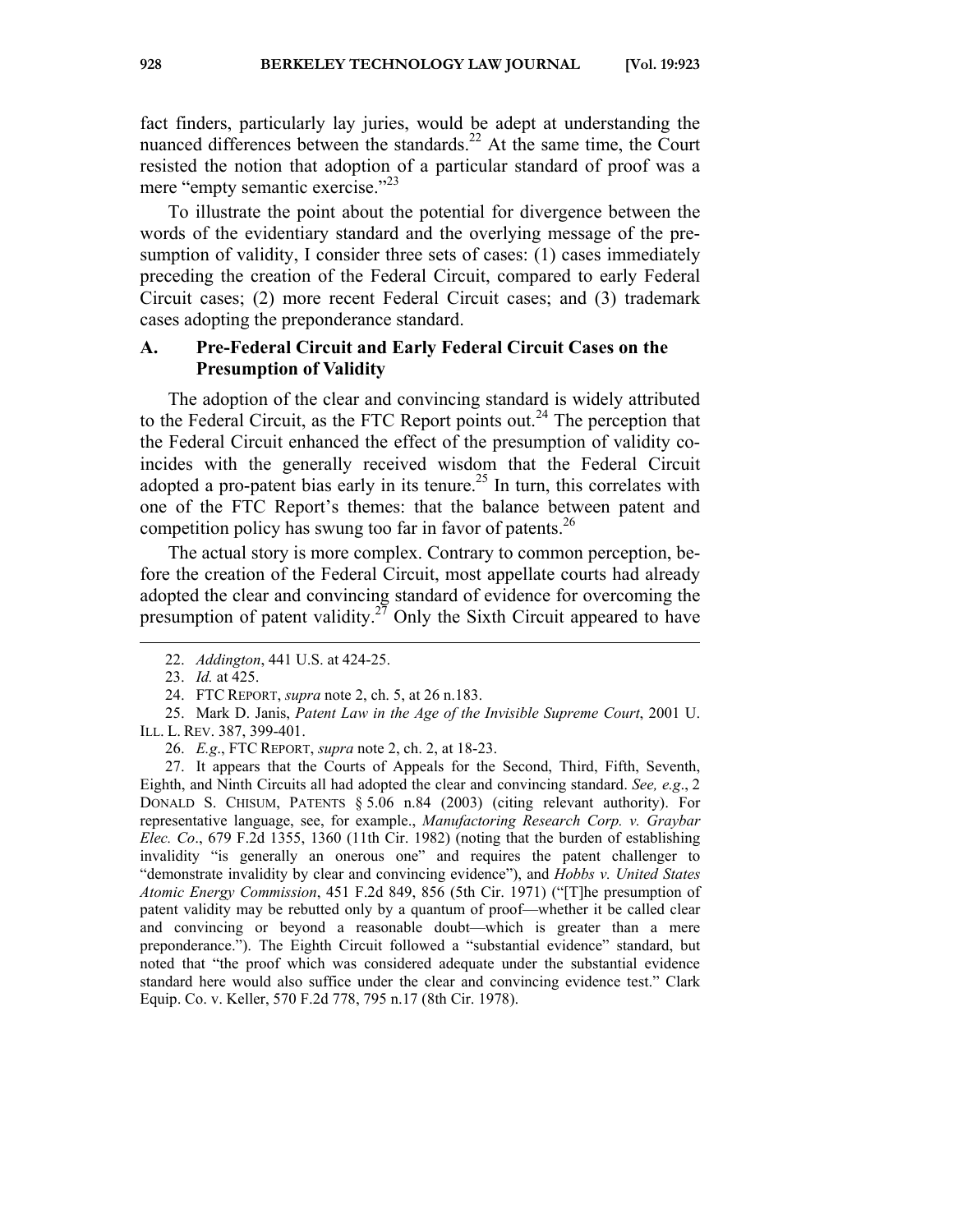squarely adopted a preponderance standard, and the court still required clear and convincing evidence where the prior art at issue was oral testimony of prior invention.<sup>28</sup> Despite the Sixth Circuit's adoption of the preponderance standard, the overlying message was that the patent system was "in distress,"<sup>29</sup> and that the presumption of validity was meaning $less<sup>30</sup>$ 

Soon after the creation of the Federal Circuit, the court adopted the clear and convincing standard<sup>31</sup>—hardly a watershed event, considering that the clear and convincing standard was already the majority rule. In addition, the Federal Circuit also addressed whether the presumption applied to prior art that the USPTO never had considered. The court held that the presumption still applied to such art, but that the patent challenger's burden was easier to discharge because the added burden of deference to the USPTO was absent.<sup>32</sup> We might similarly suppose that this, too, was

 $\overline{a}$ 

Of course the law says that a properly issued patent is presumptively valid. But confronted by judicial hostility, this presumption is about as formidable as a silk screen against a machine gun. To many appellate judges, the presumption is something to acknowledge, and then to show that it's not controlling.

*Id.* at 810. To be sure, the fact that some courts were holding that the presumption of validity only applied to art that the USPTO had considered probably contributed to this message.

 31. *E.g*., Am. Hoist & Derrick Co. v. Sowa & Sons, Inc., 725 F.2d 1350, 1360 (Fed. Cir. 1984). Indeed, in doing so, the Federal Circuit rejected a beyond a reasonable doubt standard, presumably an inappropriate standard for civil patent cases in the modern understanding, but still a formulation that enjoyed considerable support in older patent cases. *See* Trans-World Mfg. Corp. v. Al Nyman & Sons, Inc., 750 F.2d 1552, 1560 (Fed. Cir. 1984) (discussing the issue and concluding that it was proper for the district court to instruct the jury that the clear and convincing standard applied to invalidity determinations).

32. According to Judge Rich in *American Hoist*:

When no prior art other than that which was considered by the USPTO examiner is relied on by the attacker, he has the added burden of overcoming the deference that is due to a qualified government agency presumed to have properly done its job.  $\ldots$  [ $\parallel$ ] When an attacker, in sustaining the burden imposed by § 282, produces prior art or other evidence *not* considered in the USPTO, there is, however, *no reason to defer* to the USPTO so far as *its* effect on validity is concerned.... What the production of new prior art or other invalidating evidence not before the USPTO does is to eliminate, or at least reduce, the element

 <sup>28.</sup> *See, e.g*., Dickstein v. Seventy Corp., 522 F.2d 1294, 1297 (6th Cir. 1975); *see also* Saginaw Prod. Corp. v. E. Airlines, Inc., 615 F.2d 1136, 1240 (6th Cir. 1980) (utilizing the preponderance standard).

 <sup>29.</sup> Abe Fortas, *The Patent System in Distress*, 53 J. PAT. & TRADEMARK OFF. SOC'Y 810 (1971).

 <sup>30.</sup> According to former Justice Fortas: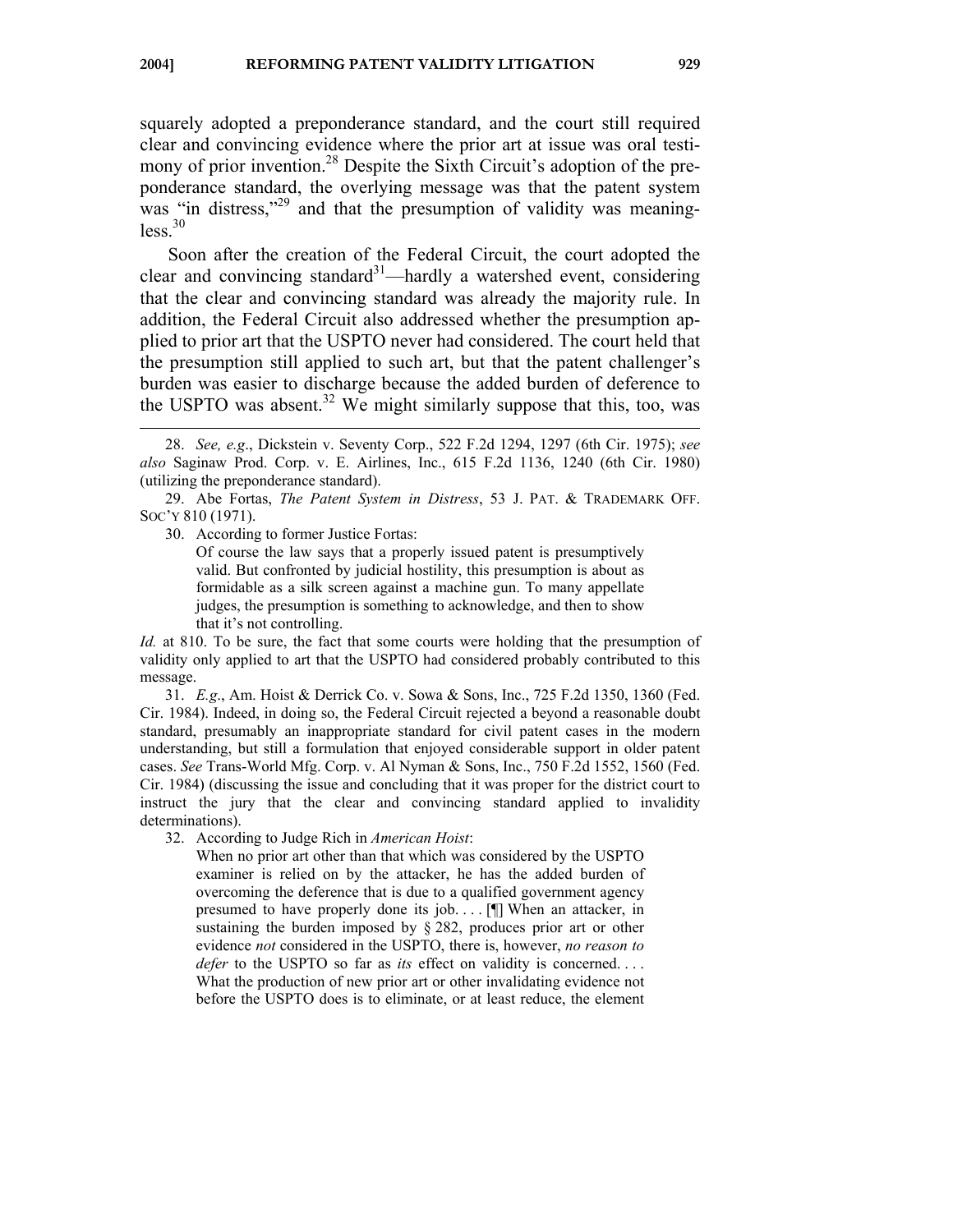hardly a notable departure from pre-Federal Circuit law, because it seemed to leave courts free to act as they did prior to the establishment of the Federal Circuit: refusing to give the presumption of validity any real meaning in litigation involving newly-discovered prior art.

Yet the tone of the Federal Circuit's early opinions on the presumption of validity, in the context of other events then occurring in the patent system,33 resulted in a very palpable change in the overlying message: the new message was that the Federal Circuit had "strengthened" the presumption of validity and had made it meaningful once again. The lesson here is important: there is no strict, inevitable correlation between the words of the evidentiary standard and the overlying message delivered by the presumption of validity. The message is independently significant for purposes of patent policy and, of course, for purposes of patent policy reform.

#### **B. Modern Federal Circuit Cases**

The Federal Circuit has never changed the words of the evidentiary standard for overcoming the presumption of patent validity. The court has instead repeated the standard in dozens, perhaps hundreds of opinions.<sup>34</sup> Yet it would be a mistake to assume that, because the words of the standard have remained constant throughout the Federal Circuit's tenure, the message of the presumption of validity has likewise remained constant or that there is a tight connection between the words of the standard and specific case outcomes.

of deference due the USPTO, thereby partially, if not wholly, *discharging* the attacker's burden, but neither shifting nor lightening it or changing the standard of proof.

<sup>725</sup> U.S. at 1359 (emphasis original).

 <sup>33.</sup> Events such as the consolidation of power in the new court, the character and track record of the judges on the new court, and the command that the new court "unify" patent law. For more on the before and after story on the presumption of validity, see Rochelle Cooper Dreyfuss, *The Federal Circuit: A Case Study in Specialized Courts*, 64 N.Y.U. L. REV. 1, 6, 18-21 (1989).

 <sup>34.</sup> A few recent examples include: *Elan Corp., PLC v. Andrx Pharmaceuticals, Inc*., 366 F.3d 1336, 1340 (Fed. Cir. 2004) ("Patents are presumed to be valid, 35 U.S.C. § 282 (2000), and an accused infringer challenging the validity of a patent under the onsale bar must demonstrate by 'clear and convincing evidence . . . .'"); *Golden Blount, Inc. v. Robert H. Peterson Co.*, 365 F.3d 1054, 1058 (Fed. Cir. 2004) ("To establish invalidity, the supporting facts must be shown by 'clear and convincing evidence.'"); *Norian Corp. v. Striker Corp.*, 363 F.3d 1321, 1326 (Fed. Cir. 2004) ("The jury was correctly instructed that a party seeking to invalidate a patent must do so by clear and convincing evidence.").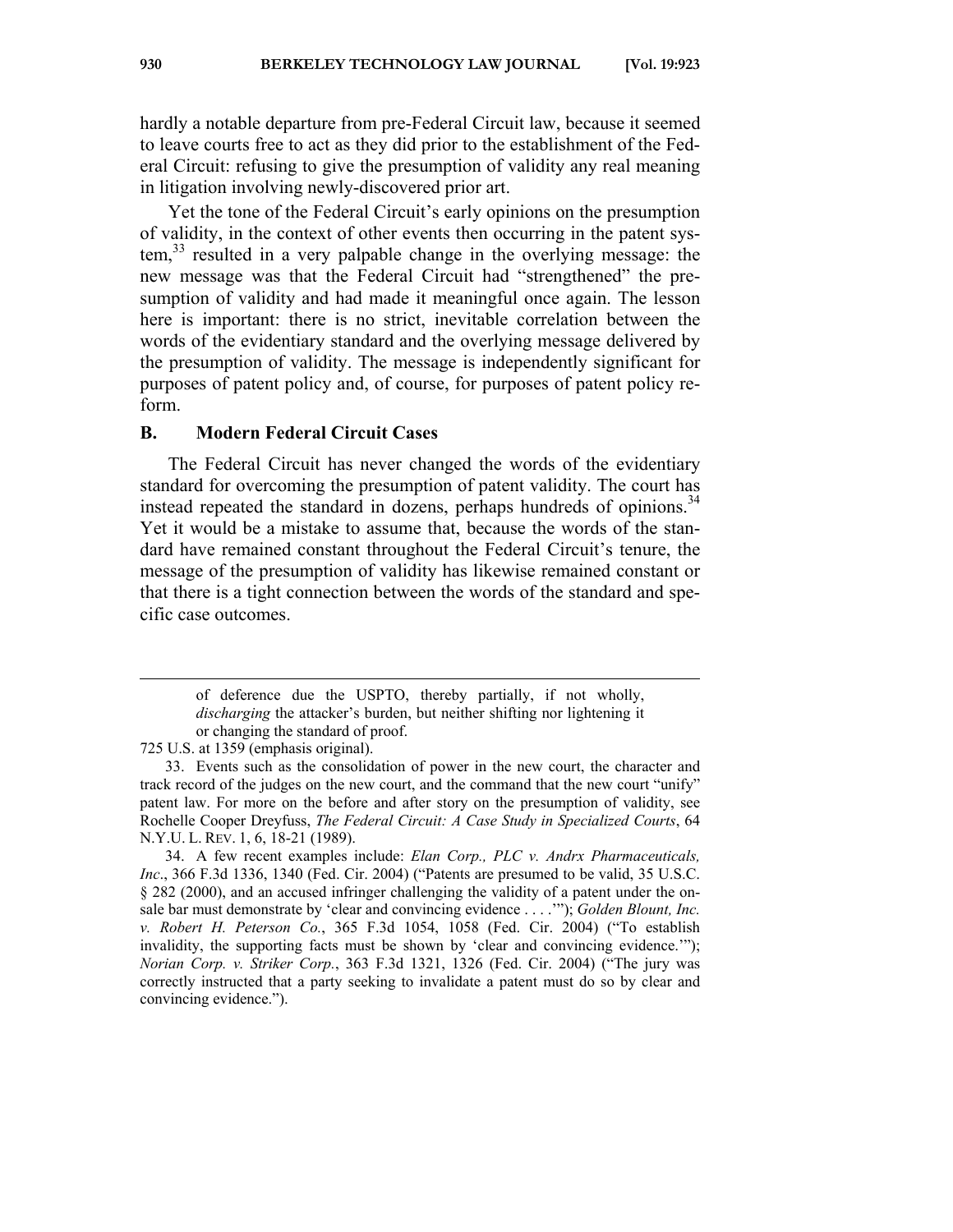The Federal Circuit's cases contain isolated hints that the standard is reasonably fluid despite the court's *pro forma* deployment of it. For example, when it perceives a good case for invalidating claims, the Federal Circuit has been known to observe that "even under a 'clear and convincing' standard, proof need not be airtight."<sup>35</sup> The court has also held that the jury need not be instructed that the presumption of validity exists, so long as the jury is instructed that facts establishing invalidity must be tested by the clear and convincing standard.<sup>36</sup>

The Federal Circuit's *Rochester* opinion illustrates the fluidity of the clear and convincing standard.<sup>37</sup> The claims concerned methods to inhibit the activity of the human COX-2 enzyme (implicated in arthritis) by administering a compound that "selectively inhibits activity of the [COX-2] gene product."38 The patent disclosed the existence and function of COX-2, as well as a screening assay for determining whether a screened drug displayed the COX-2 selectivity.<sup>39</sup> However, the patent did not disclose any actual drug possessing the desired COX-2 selectivity, and the patentee (Rochester) acquiesced in the defendant's assertion that no actual drug existed as of the application filing date.<sup>40</sup> The defendant (Searle) challenged validity on written description grounds and prevailed on summary judgment before the district court.<sup>41</sup> On appeal, Rochester argued that because Searle had not introduced any evidence in support of the written description theory, Searle could not as a matter of law overcome the presumption of validity.<sup>42</sup> However, the Federal Circuit disagreed. According to the court, the presumption of validity does not foreclose the possibility that "the patent in suit proves its own validity" and Rochester's patent "clearly and convincingly does just that."<sup>43</sup>

*Rochester* reinforces the proposition developed in the preceding section: that the Federal Circuit is capable of changing the overlying message delivered by the presumption of validity without changing the language of the evidentiary standard. If it becomes *de rigueur* at the Federal Circuit to

 $\overline{a}$ 

43. *Id.*

 <sup>35.</sup> Buildex Inc. v. Kason Indus., Inc., 849 F.2d, 1461, 1464 (Fed. Cir. 1988) (overturning the district court's fact finding as to the existence of a pre-critical date offer as clearly erroneous and thus reversing the district court's legal conclusion that the patent was not invalid for violating the on-sale bar).

 <sup>36.</sup> Chiron Corp. v. Genentech, Inc., 363 F.3d 1247 (Fed. Cir. 2004).

 <sup>37.</sup> University of Rochester v. G.D. Searle & Co., 358 F.3d 916 (Fed. Cir. 2004).

 <sup>38.</sup> *Id.* at 918 (quoting U.S. Patent No. 6, 048,850 (issued Apr. 11, 2000)).

 <sup>39.</sup> *Id.* 

 <sup>40.</sup> *Id.* at 930.

 <sup>41.</sup> *Id.* at 919.

 <sup>42.</sup> *Id.* at 930.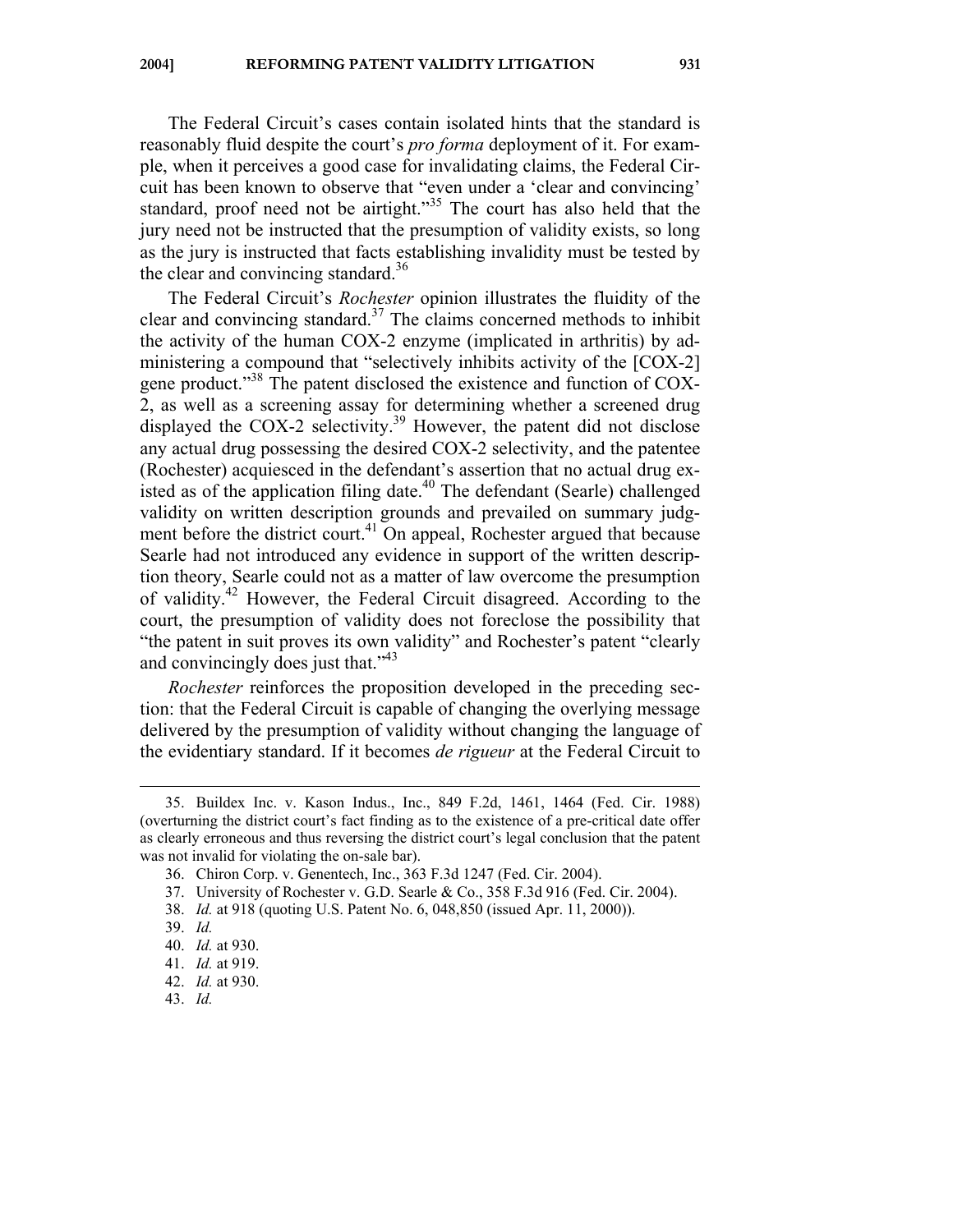speak of patents clearly and convincingly proving their own invalidity, then, with the passage of time, the overlying message of the presumption of validity will change even if the language of the evidentiary standard remains constant.

By analogous reasoning, we should be wary of a reform proposal that seeks to effectuate changes in case outcomes simply by changing the language of the evidentiary standard. Such a proposal presumes a tight connection between the language of the standard and the outcomes of cases. That is, it fixates on the instrumental function of the presumption of validity to the apparent exclusion of the expressive function. In so doing, it exaggerates the extent to which changes to the language of the presumption can be used as a strategy for fine-tuning the patent systems.

## **C. Trademark Cases: Experience with the Preponderance Standard**

Experience with trademark cases reinforces the point that the words of the evidentiary standard and the message associated with a presumption of validity may diverge such that case outcomes are very difficult to predict based merely on the choice of evidentiary standard. The current regime for adjudicating trademark validity resembles the FTC Report's proposed regime for adjudicating patent validity. The Lanham Act provides a presumption of validity for marks registered on the Principal Register,<sup>44</sup> and a number of courts have embraced the preponderance standard as the quantum of evidence required to overcome the presumption. Despite the existence of a statutory presumption of validity, many courts seem to have taken the message that the presumption in trademark cases is to be ignored altogether: in many decisions, the presumption either is not mentioned at all or is largely trivialized.45 For example, in *Tie Tech, Inc. v. Kinedyne Corp.*, Tie Tech registered the product configuration trade dress of its hand-held welding cutter.<sup>46</sup> After a lengthy prosecution, including an ap-

46. 296 F.3d 778, 781 (9th Cir. 2002).

 <sup>44. 15</sup> U.S.C. § 1115(a) (2000) (providing that a mark registered on the Principal Register "shall be prima facie evidence of the validity of the registered mark").

 <sup>45.</sup> Courts have held that the presumption only shifts the burden of production to the trademark challenger. *E.g.*, Liquid Controls Corp. v. Liquid Control Corp., 802 F.2d 934, 937 (7th Cir. 1986). Also, some courts have held that the presumptions are of the bursting bubble variety: where the trademark challenger has met the burden of producing rebuttal evidence, the presumptions disappear. Igloo Products Corp. v. Brantex, Inc., 202 F.3d 814 (5th Cir. 2000); Lane Capital Mgmt., Inc. v. Lane Capital Mgmt., Inc., 192 F.3d 337 (2d Cir. 1999); Door Sys., Inc. v. Pro-Line Door Sys., Inc., 83 F.3d 169 (7th Cir. 1996). *But see* Americana Trading, Inc. v. Russ Berrie & Co., 966 F.2d 1284 (9th Cir. 1992) (rare example of a case calling for a district court to give greater weight to the presumptive effect of registration).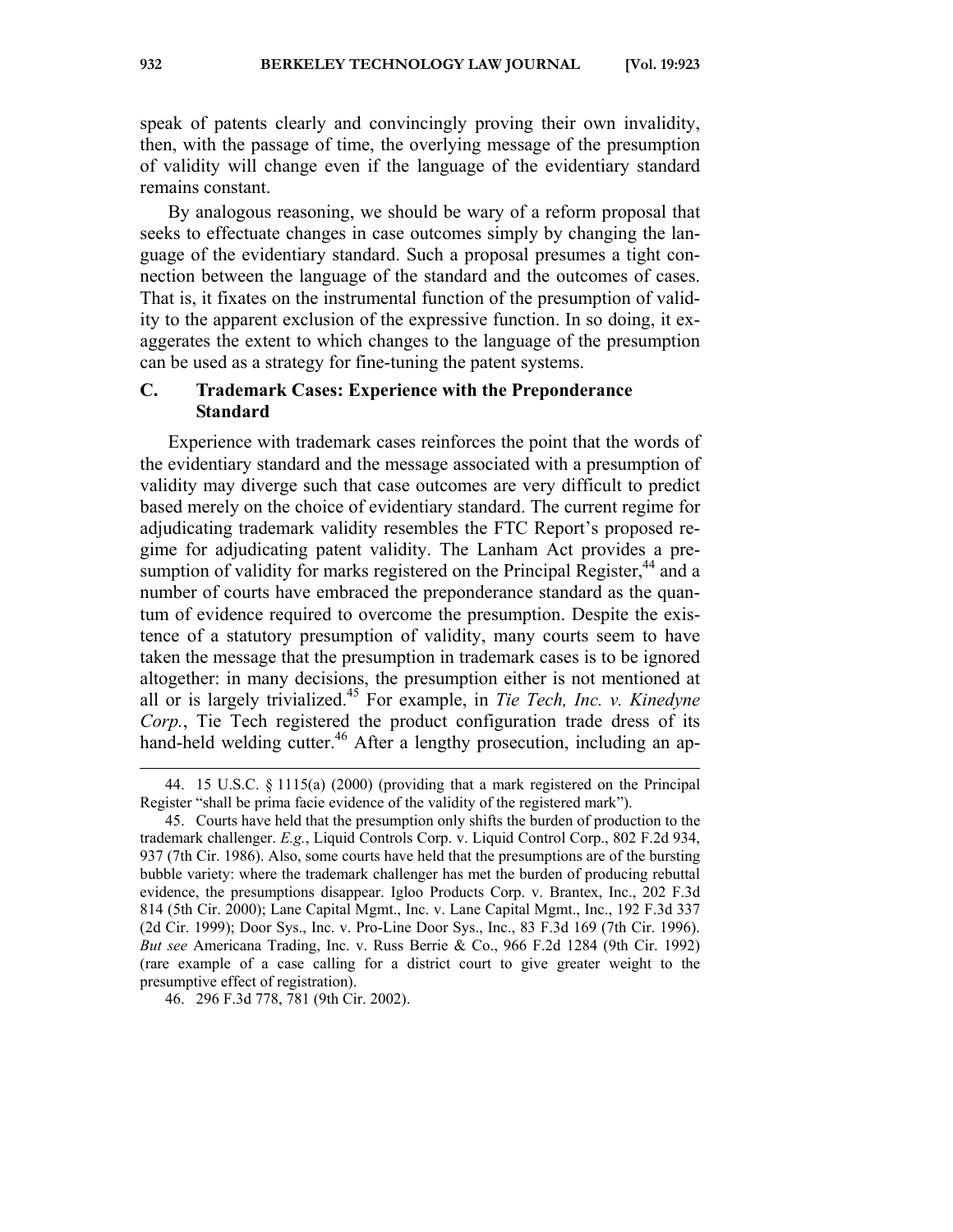peal to the Trademark Trial and Appeal Board, the registration issued.<sup>47</sup> One of the principal issues in the prosecution was the functionality of the claimed trade dress.48 Tie Tech subsequently sued Kinedyne for the trade dress infringement, but Kinedyne won on summary judgment on the ground that the registration was invalid for functionality.<sup>49</sup> On appeal, the Ninth Circuit acknowledged that "the plaintiff in an infringement action with a registered mark is given the prima facie or presumptive advantage on the issue of validity, thus shifting the burden of production to the defendant to prove otherwise."50 However, the court made clear that the effect of the presumption was negligible. According to the court, once the presumption of validity was overcome, "the mark's registration is merely evidence 'of registration,' nothing more."<sup>51</sup> Thus, the Ninth Circuit rejected the proposition that the registration "should be treated as something of an expert's affidavit on its validity."<sup>52</sup> Moreover, the court asked very little of the defendant in agreeing with the lower court that the defendant had overcome the presumption of validity. The defendant merely presented functionality allegations that likely were the same as those raised during the prosecution.<sup>53</sup> It is difficult to discern how the existence of the registration, and the corresponding presumption, made any material difference in the case.<sup>54</sup>

In other decisions, the presumption and the associated preponderance standard is a matter of controversy. For example, in *Burke-Parsons-Bowlby Corp. v. Appalachian Log Homes, Inc.*, 55 the validity issue centered on whether the mark "APPALACHIAN LOG STRUCTURES" used in connection with the construction of log residences was primarily geo-

47. *Id.* 

 $\overline{a}$ 

- 51. *Id.*
- 52. *Id.* at 784.

 53. *See id*. at 783 (reciting the three aspects the defendant cited it believed to be functional).

 54. Functionality provides a particularly good illustration. In cases involving unregistered trade dress, the Lanham Act expressly assigns to plaintiffs the burden of proving non-functionality. 15 U.S.C. § 1125(a)(3) (2000). Had *Tie Tech* involved unregistered trade dress, the plaintiff would have been required to produce evidence raising a fact issue as to functionality pursuant to discharging its burden of proof. In the actual case, the plaintiff was compelled to produce evidence raising a fact issue as to functionality pursuant to discharging its burden of coming forward with evidence in response to defendant's allegations. *Tie Tech*, 296 F.3d at 784-86. In practical terms, it is difficult to distinguish between the two.

55. 871 F.2d 590 (6th Cir. 1989).

 <sup>48.</sup> *Id.*

 <sup>49.</sup> *Id.* at 781-82.

 <sup>50.</sup> *Id.* at 783.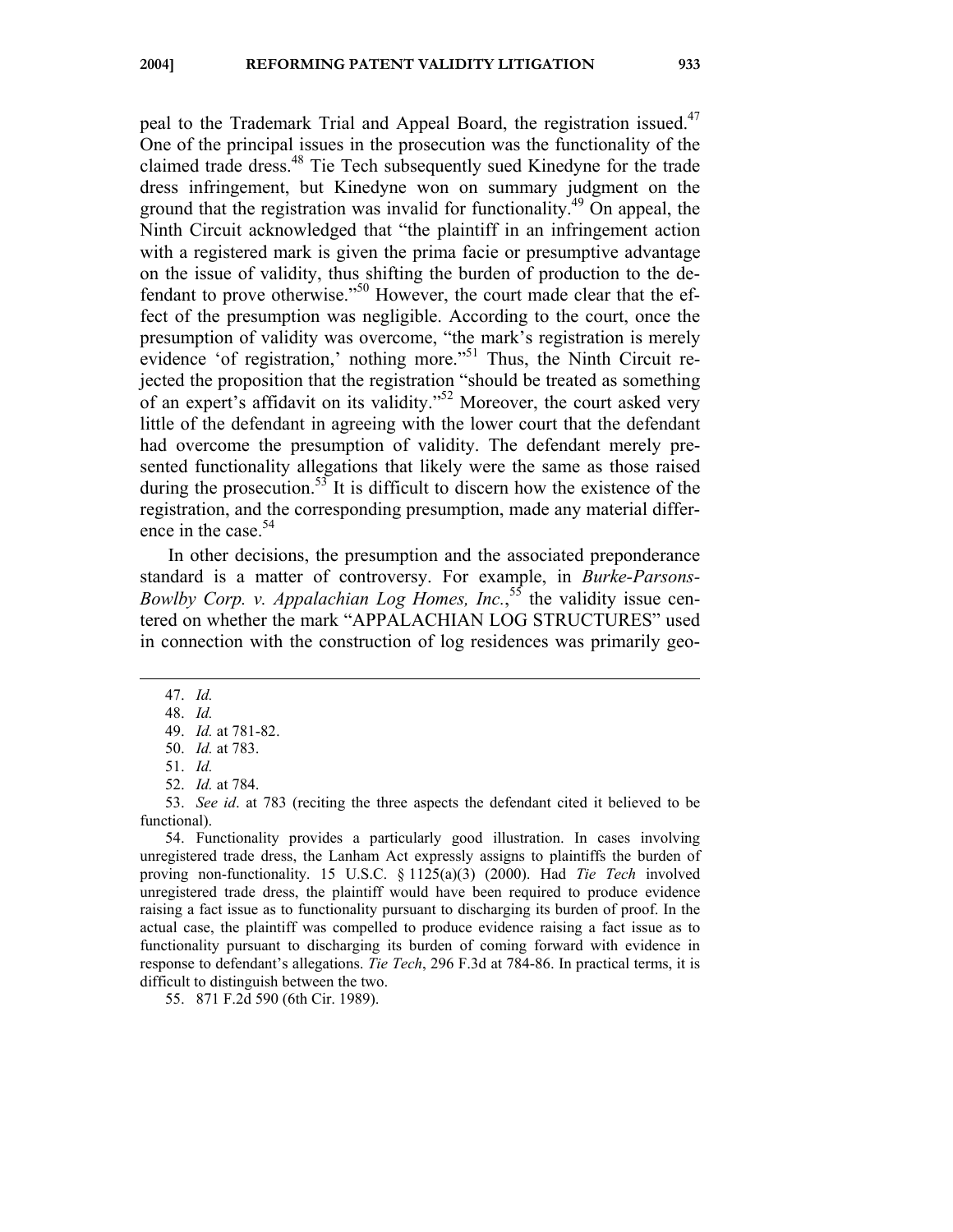graphically descriptive, and, if so, whether the mark owner had demonstrated evidence of secondary meaning.<sup>56</sup> In the registration process, the trademark examiner requested evidence of secondary meaning, the applicant submitted evidence, and consequently, the examiner acceded to registration.<sup>57</sup> In subsequent litigation, the district court had invalidated the registration on the grounds that the mark was geographically descriptive and the evidence of secondary meaning was insufficient to overcome descriptiveness.<sup>58</sup> The Sixth Circuit upheld the district court, stating that while the USPTO's decisions were given deference, the presumption was rebuttable, and plaintiff's evidence of secondary meaning was insufficient.<sup>59</sup>

However, the remaining judges disagreed as to the effect of the presumption. According to Judge Krupansky, in his concurring opinion, the presumption did not even shift the ultimate burden of proof from the trademark owner.<sup>60</sup> Instead, once the trademark challenger introduced evidence rebutting the presumption—which seemed to require little here—the ultimate burden of proof, including the heavy burden of proving secondary meaning, reverted to the trademark owner.<sup>61</sup> In contrast, Judge Guy's dissent offered a dramatically different view of the effect of the presumption of validity. Judge Guy argued that a trademark challenger must submit "very persuasive" evidence to overcome the presumption.<sup>62</sup> Quoting from an old Second Circuit decision,  $63$  Judge Guy asserted that the trademark challenger not only bears the burden of going forward to challenge validity, but also bears the burden of proof. The presumption of validity is "strong," and courts should not "overrule the action of the Patent Office to whose care Congress has entrusted the preliminary determination as to whether a mark fulfills the requirements of the statute.<sup> $564$ </sup>

In fairness, any confusion that might result from adopting a preponderance standard for patent validity would probably be less severe than

 $\overline{a}$ 

- 58. *Id.* at 595-96.
- 59. *Id.* at 596.
- 60. *Id.* at 597 (Krupansky, J., concurring).
- 61. *Id.* (Krupansky, J., concurring).
- 62. *Id.*at 598 (Guy, J., dissenting).

 63. *Id.* at 598-99 (Guy., J., dissenting) (quoting Aluminum Fabricating Co. v. Season All-Window Corp., 259 F.2d 314, 316 (2d Cir. 1958)). Illustrating the malleability of the preponderance standard, the Second Circuit in *Aluminimum* was evidently applying a preponderance of the evidence standard for overcoming this strong presumption of validity. The Second Circuit remarked that in order to prevail, the trademark challenger had to "put something more into the scales than the registrant" had put into the scales. *Aluminum*, 259 F.2d at 316.

64. *Burke-Parsons-Bowlby Corp.*, 871 F.2d at 598 (Guy, J., dissenting).

 <sup>56.</sup> *Id.* at 592-93

 <sup>57.</sup> *Id.* at 595.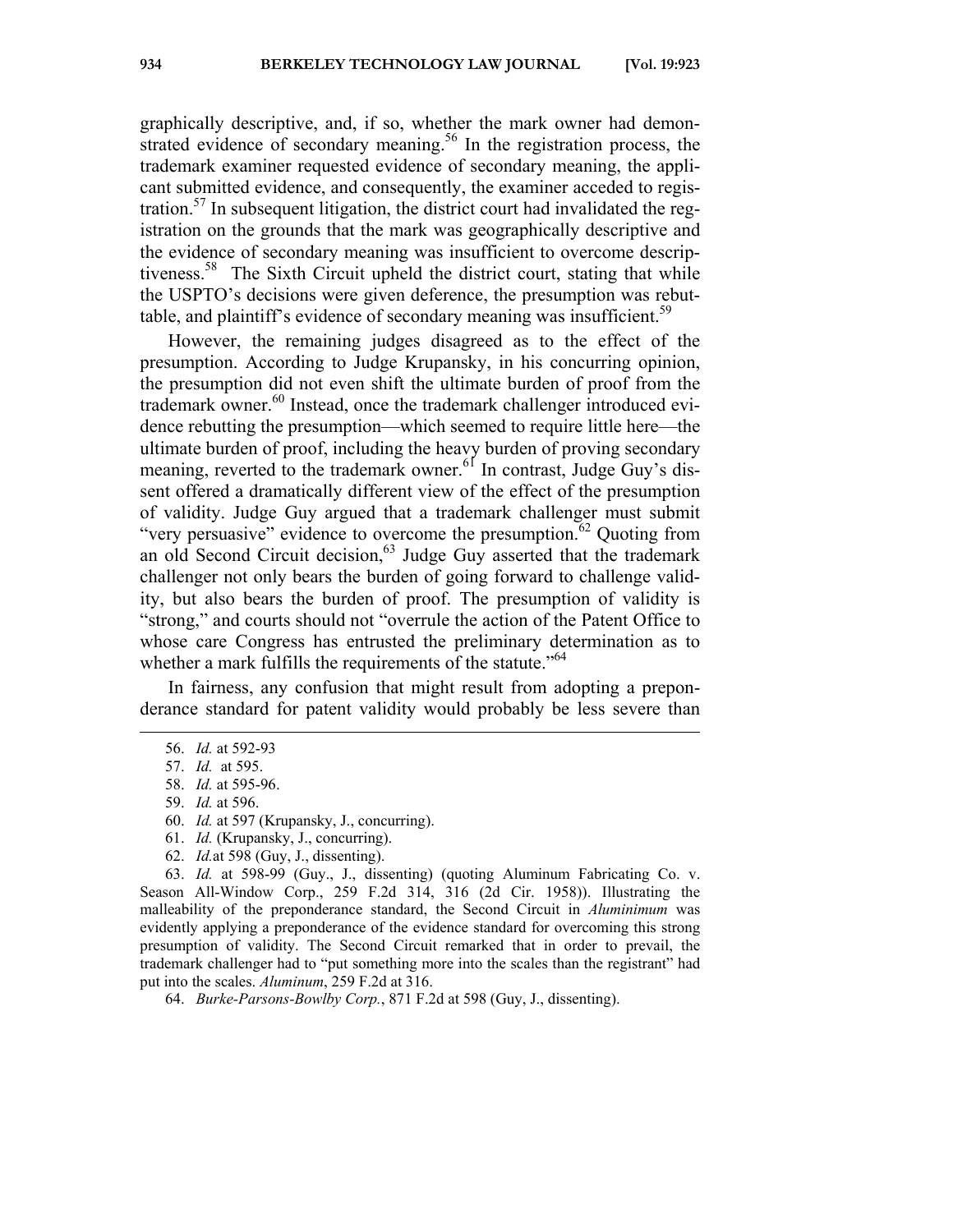that existing in the trademark area. Unlike the Lanham Act provision, § 282 of the Patent Act expressly provides that "[t]he burden of establishing invalidity of a patent or any claim thereof shall rest on the party asserting such validity."<sup>65</sup> Nonetheless, the point remains that merely changing the language of the patent law standard to "preponderance" by no means ensures that courts will converge around a uniform approach to assessing patent validity evidence. Trademark law suggests that a change to a preponderance standard may simply inject ambiguity as to the governing message that the presumption of patent validity is intended to deliver. This would then open the door to a plurality of different approaches to implementing the presumption in individual cases.

## **D. Conclusions Regarding the Presumption's Expressive Function**

In targeting the presumption of validity for reform, perhaps the FTC Report chose unwisely. For the reasons detailed above, changing the words of the evidentiary standard might make little difference in case outcomes. At the same time, the overarching message that the presumption of validity sends is such a potent indicator of the overall state of the patent system that a proposal to alter it might provoke a visceral reaction within the patent community that may undercut the credibility of other aspects of the FTC patent reform agenda. Moreover, the proposal and the reaction is might engender may serve to polarize the debate, activating latent tensions between the antitrust and patent communities. It would be highly unfortunate if this proposal, and the reaction to it, diverts attention from other important proposals for patent reform appearing in the FTC's Report, such as the proposal for post-grant revocation, as discussed in more detail in the following part.

# **IV. INSTRUMENTAL FUNCTION OF THE PRESUMPTION OF VALIDITY**

While typical reform proposals, like those of the FTC Report, overlook the expressive quality of the presumption of validity, they do focus considerable attention on the instrumental function of the presumption (and its associated clear and convincing standard). The FTC Report's instrumental arguments for changing to a preponderance standard are plausible, but not ironclad.

 <sup>65. 35</sup> U.S.C. § 282 (2000); *see also* New England Braiding Co. v. A.W. Chesterton Co., 970 F.2d 878, 882 (Fed. Cir. 1992) ("The presumption acts as a procedural device which places the burden of going forward with evidence and the ultimate burden of persuasion of invalidity at trial on the alleged infringer.").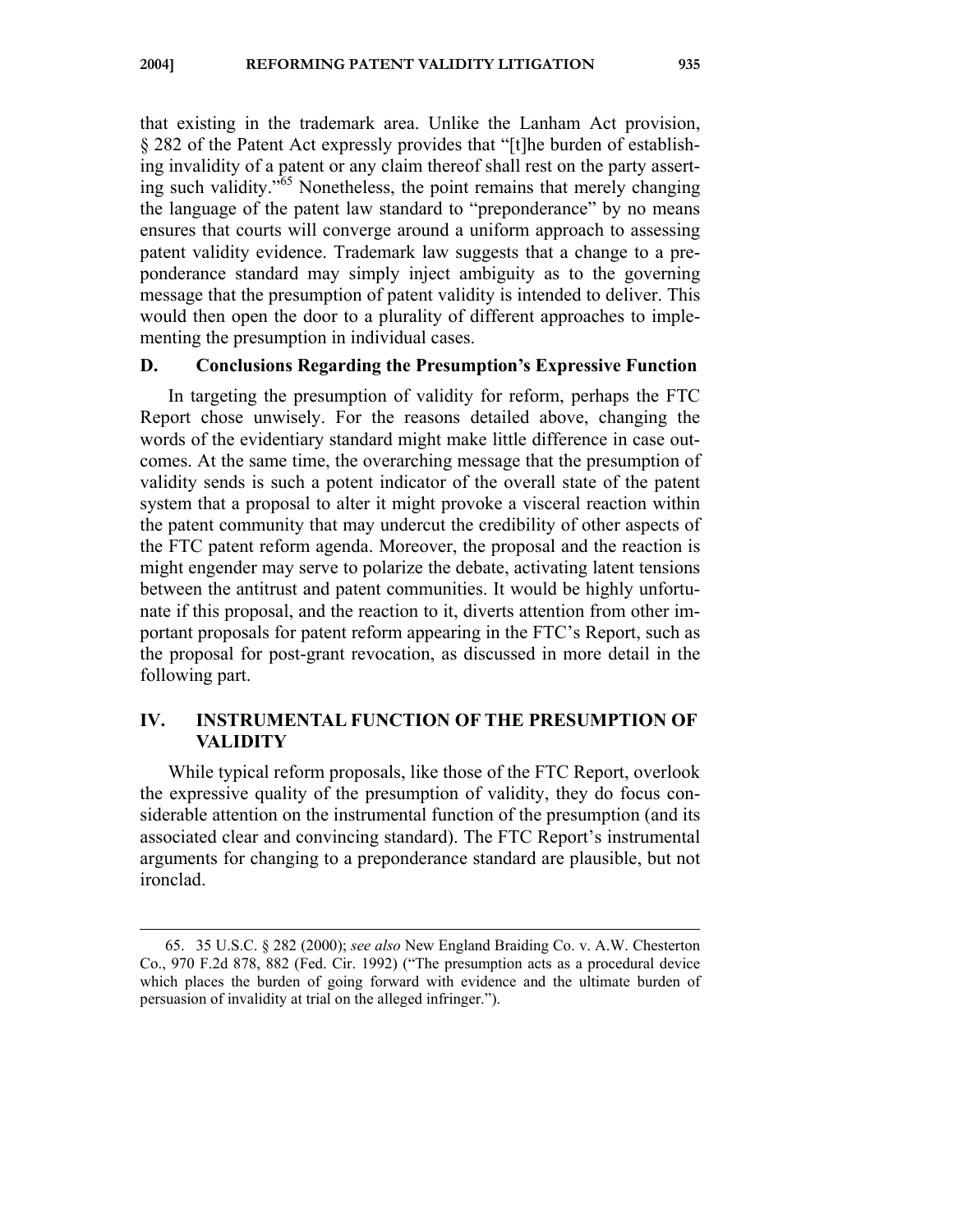The Report's principal arguments for reforming the presumption of validity are not expressly instrumentalist, but can be understood in instrumental terms. First, the FTC Report argues that the *ex parte* examination scheme has proven to be of only limited effectiveness in discriminating between patent-worthy and patent-unworthy inventions, so patentees should not enjoy the benefit of "a heightened evidentiary standard" against validity challenge in litigation.<sup>66</sup> That is, as between the patentee and patent challenger, the limitations of *ex parte* practice counsel against insulating the patentee to such a great extent from the risk of error. Instead, the patentee should bear a greater degree of risk of an erroneous judgment as to validity.<sup>67</sup>

Second, the FTC Report asserts that the clear and convincing standard facilitates anticompetitive uses of patents because patentees are emboldened in the knowledge that it will be difficult for any challenger to rid the marketplace of a "bad" patent<sup>68</sup> and, of course, correspondingly difficult to make out a claim that the patent litigation was motivated by anticompetitive impulses. $69$  The FTC's analysis is thoughtful and its arguments are plausible. However, its treatment of the presumption of validity is cursory and gives too little attention to at least two complicating factors: (1) the interconnections between validity and scope doctrines; and (2) the inter-

Similarly, assume that litigation results in an erroneous judgment upholding patent validity. The patent can be enforced against third parties and may *de facto* enjoy a "strengthened" presumption of validity. Discarding the clear and convincing standard again might appeal attractive in such circumstances.

 69. For an explanation of the relevant law on allegations of anticompetitive patent litigation, see HERBERT HOVENKAMP ET AL., 1 IP AND ANTITRUST 11-1 to -38 (2001 & Supp. 2004).

 <sup>66.</sup> FTC REPORT, *supra* note 2, ch. 5, at 28.

 <sup>67.</sup> One weakness of a purely instrumental account of the presumption of validity, at least as articulated in the referenced section of the FTC Report, is that it seems to encourage an undue focus on allocating risks between the private litigants without adequately addressing the risks (or benefits) running to third parties. Some third party effects support the FTC's proposal, but others do not.

A few simple examples suffice to make the point. Assume that litigation between a patentee and a patent challenger results in a correct judgment that a patent is invalid. That judgment has preclusive effect against the patentee. As a result, third parties enjoy the benefit of operating in the patent-free environment, but only the patent challenger bears the risk. Discarding the clear and convincing standard in favor of a preponderance standard might seem attractive in such circumstances insofar as it might facilitate the patent challenger in acting to rid the marketplace of an invalid patent, to the benefit of both the challenger and the public.

 <sup>68.</sup> This argument is facially problematic because it seems to start from the premise that everyone can agree on which patents are in fact of "questionable validity," when resolving that issue is, of course, the very point of patent validity litigation.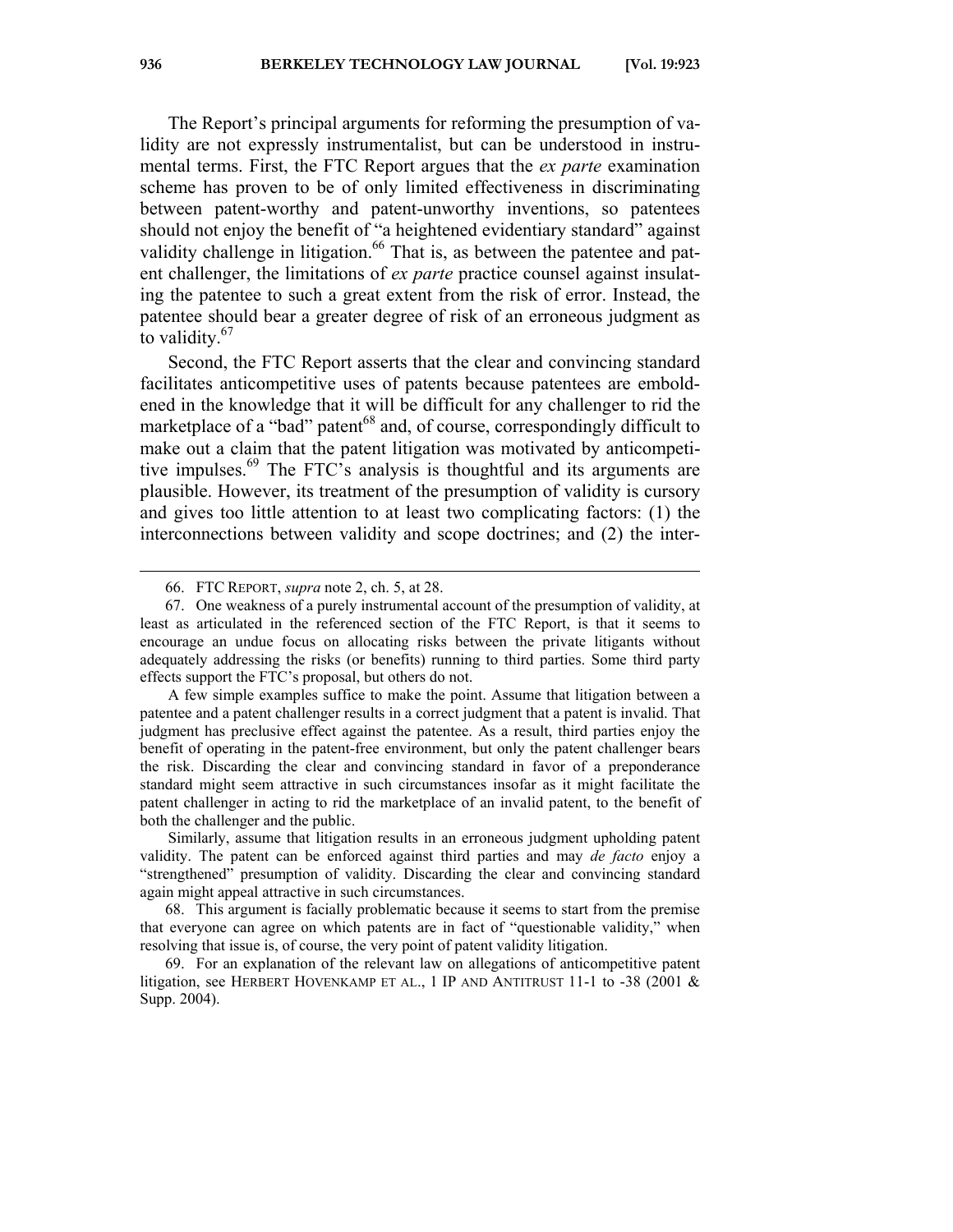connections between validity litigation and other mechanisms for resolving validity disputes.

#### **A. Litigating Validity Versus Litigating Scope**

 $\overline{a}$ 

While the FTC's arguments are plausible, they suffer from tunnel vision. Patent validity issues do not exist in isolation from other patent law doctrines.<sup>70</sup> It is a mistake to suggest changes to patent validity doctrines without accounting for the interconnections between validity and other doctrines, such as patent scope, especially in light of the fact that the law of patent scope has been particularly volatile in the past decade.

Consider the following possible consequence of adopting the FTC Report's proposal concerning the presumption of validity. Current conventional wisdom holds that the Federal Circuit is pursuing a policy which combines a relatively liberal approach to patent validity (meaning that patents are perceived as difficult to invalidate) with a relatively restrictive approach to patent scope (meaning that patent infringement is perceived as being easy to avoid, particularly infringement under the doctrine of equivalents).<sup>71</sup> Such an approach may reflect a view about the appropriate balance between giving a fair reward to inventors and giving fair notice to the public. Suppose that the Federal Circuit were subjected to a legislatively-imposed change to the evidentiary standard for overcoming the presumption of validity.<sup>72</sup> If a legislative change made it easier for challengers to invalidate patents, might the Federal Circuit react by restructuring its current restrictive approach to patent scope? For example, the court might apply the claim construction axiom that courts will construe claims

 71. For an acknowledgment of the conventional wisdom and citations to statistical studies that may support the conventional wisdom, see, for example, FTC REPORT, *supra* note 2, ch. 5, at 25.

 72. I recognize that the clear and convincing standard is a judicial creation, and that reform proposals contemplate that the Federal Circuit could change to the preponderance standard without Congressional intervention. If the Federal Circuit cannot be persuaded to change the standard, then presumably reform proposals would advocate that the reforms be effectuated through legislative change.

 <sup>70.</sup> For a few examples consider the connections between validity and claim construction, validity and infringement generally, and validity and the limitations on equivalency. *See, e.g.*, Smithkline Diagnostics, Inc. v. Helena Labs. Corp., 859 F.2d 878, 882 (Fed. Cir. 1988) (stating that claims are construed consistently for validity and infringement); Lewmar Marine, Inc. v. Barient, Inc., 827 F.2d 744, 747 (Fed. Cir. 1987) (commenting on the symmetry between infringement and validity determinations); Wilson Sporting Goods Co. v. David Geoffrey & Assoc., 904 F.2d 677, 685 (Fed. Cir. 1990) (holding that validity determinations are relevant to an infringement analysis that uses the hypothetical claim methodology); *see also* Johnson & Johnston Assoc., Inc. v. R.E. Serv. Co., 285 F.3d 1046, 1063 (Fed. Cir. 2002) (Lourie, J., concurring) (discussing the interplay between foreseeability as an equivalency concept and obviousness).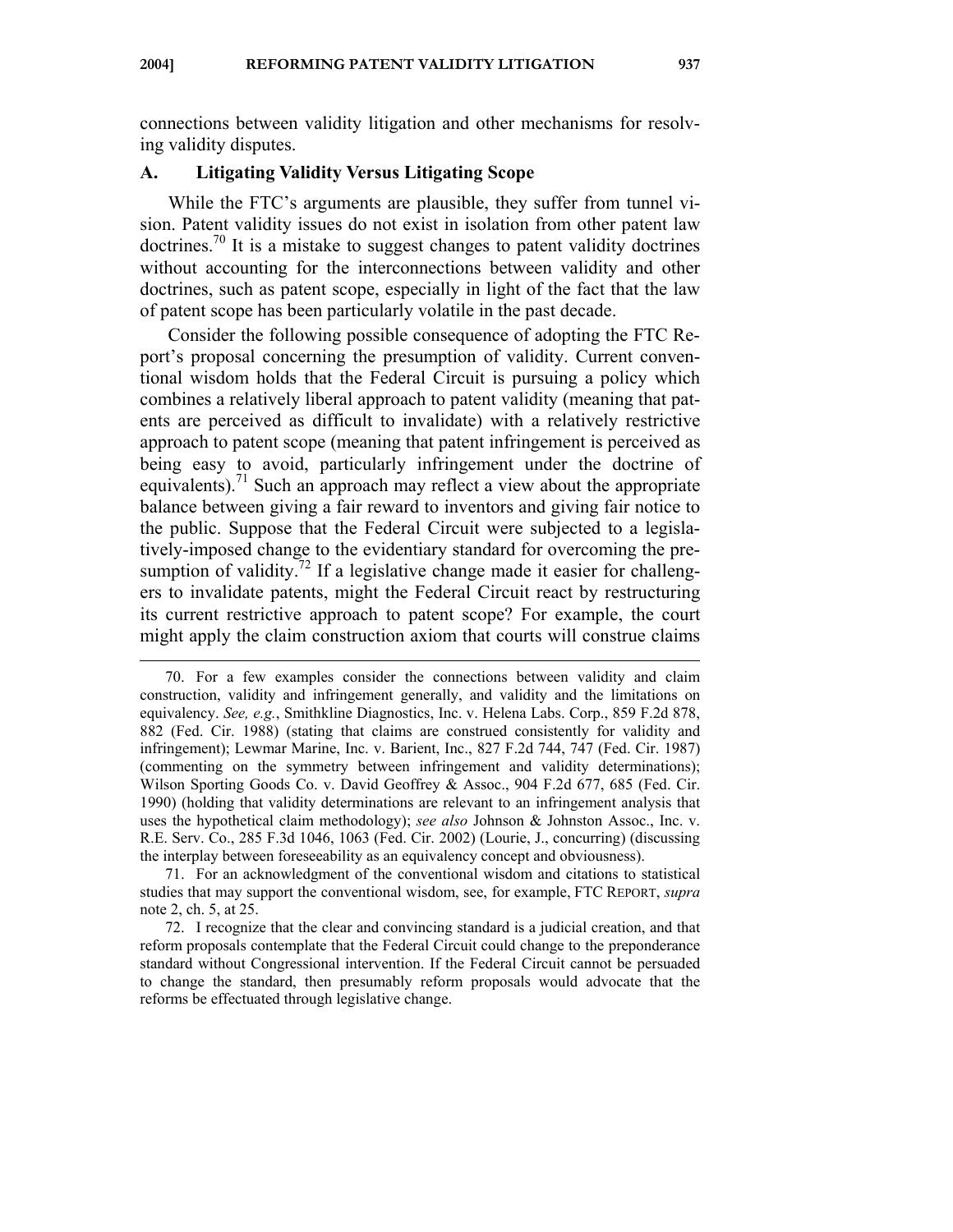so as to preserve their validity, rather than the currently popular counteraxiom that courts are not entitled to rewrite claims.<sup>73</sup> Additionally, the Federal Circuit might adjust the verbal formulation for equivalency<sup>74</sup> to make it easier for patentees to capture infringers under the doctrine of equivalents, or the court might relax the doctrine of prosecution history estoppel by displaying a greater willingness to find that patentees had overcome the *Festo* presumption.<sup>75</sup>

This notion—that action on the presumption of validity might precipitate an equal and opposite reaction in other doctrines, yielding zero net momentum—need not be viewed as a prediction of Federal Circuit recalcitrance or general Federal Circuit peevishness. The Federal Circuit might legitimately take the view that it has struck the right balance between validity and infringement (between reward to the patentee and notice to the public), and that sound patent policy would demand a reconsideration of the law of claim scope in response to a change in the law of patent validity. Whether this particular prediction about the Newtonian dynamics of patent jurisprudence is accurate is largely beside the point. Policymakers should not assume that a change to the presumption of validity will only affect validity and will generate no compensating reaction elsewhere in the patent system.

#### **B. The Presumption of Validity as a Channeling Mechanism**

Just as patent validity doctrines do not exist in isolation from other patent doctrines, patent litigation as a mechanism for resolving patent validity disputes does not exist in isolation from other mechanisms for resolving patent validity disputes. Those mechanisms are many, including private action in the form of license negotiations or formal alternative dispute resolution and administrative action in the form of post-grant revocation schemes<sup>76</sup> or even *ex parte* examination. Proposals to reform the presumption of validity seem to focus on how the reforms might change parties' behavior in litigation, but seem to ignore the prospect that reforms

 <sup>73.</sup> *See* Phillips v. AWH Corp., 363 F.3d 1207, 1218 (Fed. Cir. 2004) (Dyk, J., dissenting in part) (discussing axiom and counter-axiom).

 <sup>74.</sup> *See* Warner-Jenkinson Co., Inc. v. Hilton Davis Chem. Co., 520 U.S. 17, 39-40 (1997) (delegating from the Supreme Court to the Federal Circuit authority to establish the precise verbal formulation for equivalency).

 <sup>75.</sup> *See* Festo Corp. v. Shoketsu Kinzoku Kogyo Kabushiki Co., 535 U.S. 722, (2002) (establishing the *Festo* presumption); Festo Corp. v. Shoketsu Kinzoku Kogyo Kabushiki Co., 344 F.3d 1359 (Fed. Cir. 2003) (elaborating on the factors for rebutting the *Festo* presumption), *cert. denied*, 121 S. Ct. 2018 (2004).

 <sup>76.</sup> For a description of such schemes and a detailed proposal to create such a scheme in U.S. law, see Mark D. Janis, *Rethinking Reexamination: Toward a Viable Administrative Revocation System for U.S. Law*, 11 HARV. J.L. & TECH. 1 (1997).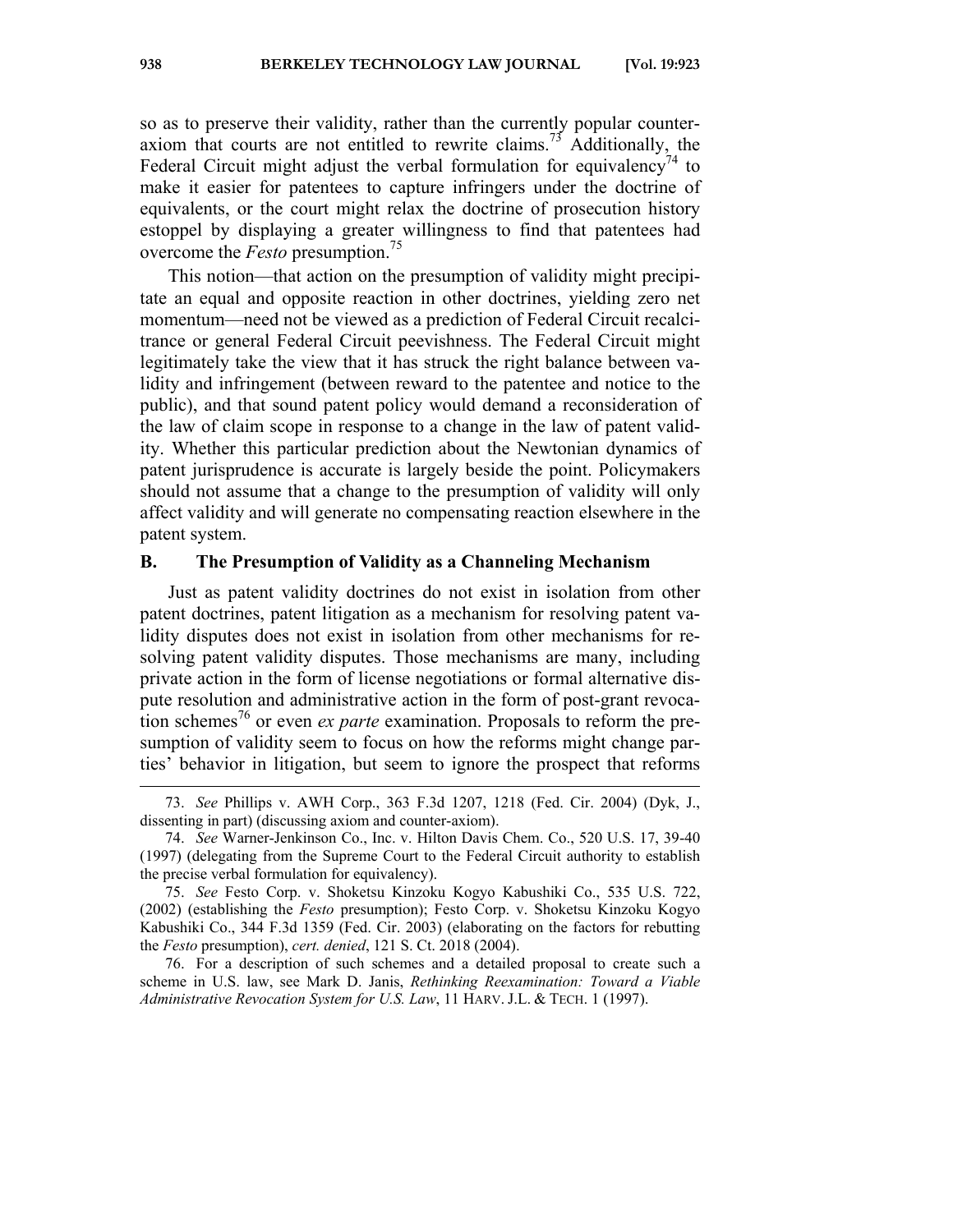might change parties' incentives to resolve validity disputes through mechanisms other than litigation.

The most serious potential impact concerns post-grant administrative revocation. All other factors being equal, the FTC Report's recommendation concerning the presumption of validity might work at cross-purposes with the Report's very important recommendation to create a post-grant revocation system.77 To the extent that the presumption of validity operates as a channeling mechanism, directing validity disputes towards or away from the courts, the proposal to discard the clear and convincing standard may encourage patent challengers to resolve validity disputes in court and correlatively discourage use of any newly-created administrative revocation scheme.

This result would be a serious step backwards. As compared to validity litigation, well-designed post-grant revocation schemes offer the promise of quicker, cheaper resolution of patent validity disputes.<sup>78</sup> While the Report argues that post-grant revocation is desirable because it reduces the private costs of *challenging* validity,79 a more ambitious claim can be made: such a system might reduce overall private costs of *litigating* validity—meaning private costs incurred by both the challenger and the patentee—if such a system diverts validity disputes away from the courts, which are more expensive fora for both parties. If the facts bear this claim out, we should retain a robust presumption of validity, exactly the opposite of the FTC Report's proposal.

Unfortunately, we have little experience so far with the use of the presumption of validity as a channeling device between roughly equivalent, alternative fora for resolving validity disputes. For example, under current law, the clear and convincing standard applies in litigation but not in reexamination.<sup>80</sup> If all other factors were equal—if litigation and reexamination were roughly equivalent fora for resolving validity disputes—we would expect that this combination of evidentiary standards would channel patent challengers away from litigation and towards reexamination. This outcome has not occurred; from the patent challenger's perspective, even *inter partes* reexamination is not a rough substitute for litigation.<sup>81</sup>

 <sup>77.</sup> For the FTC's recommendation concerning post-grant administrative revocation, see FTC REPORT, *supra* note 2, ch. 5, at 15-24.

 <sup>78.</sup> *Id.* at 20. Of course, one should not underestimate the difficulty of designing a revocation system well.

 <sup>79.</sup> *Id.*

 <sup>80.</sup> For a discussion of relevant precedent, see Janis, *supra* note 76, at 63-69.

<sup>81.</sup> For a discussion of the reasons, see Mark D. Janis, *Inter Partes Reexamination*, 10 FORDHAM INTELL. PROP. MEDIA & ENT. L.J. 481 (2000).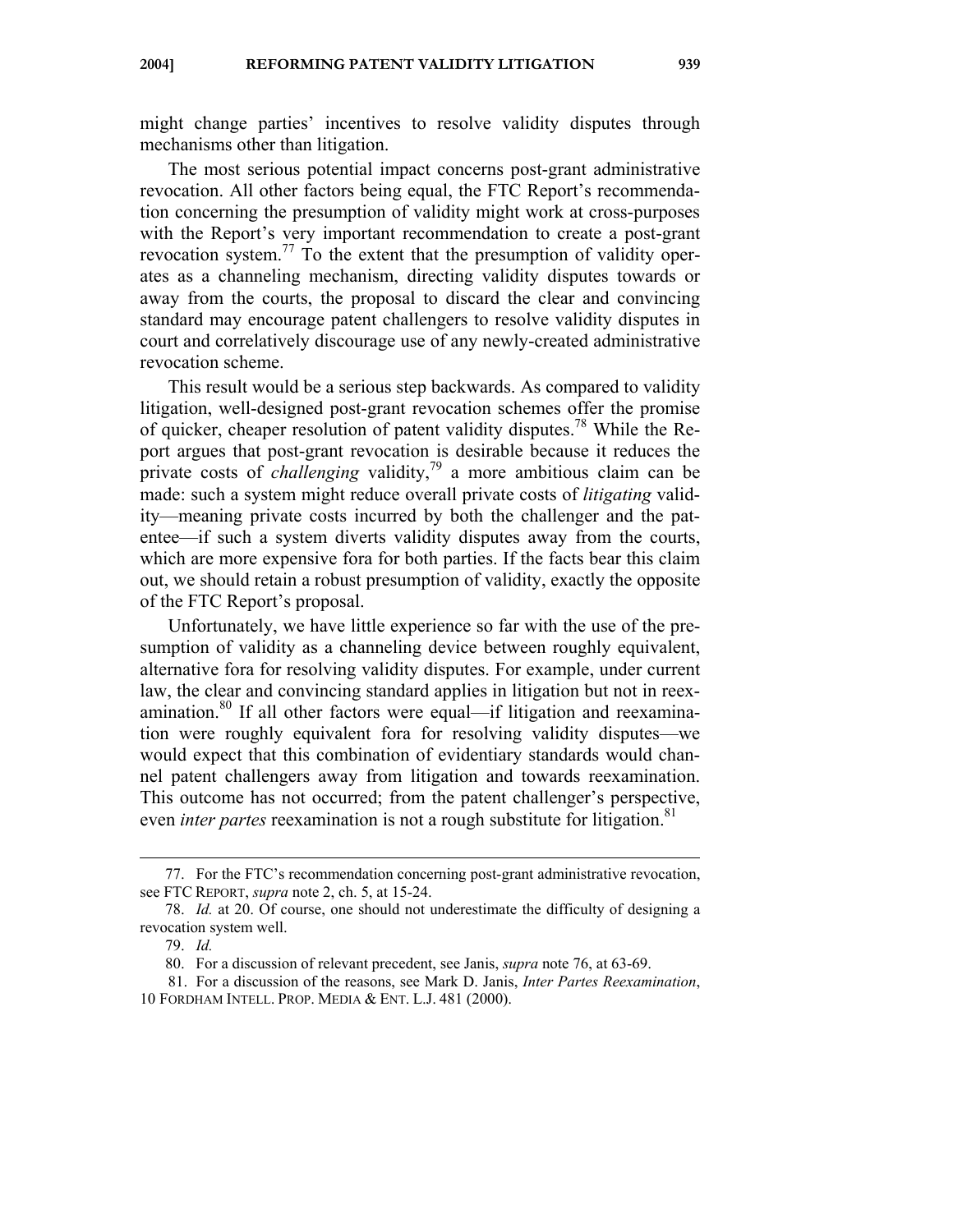The concept of the presumption and the evidentiary standard as channeling devices deserves more attention in policy debates over the instrumental function of the presumption of validity. ${}^{82}$  In addition, the concept ties in with a larger scholarly debate over the appropriate allocation of responsibility among institutions of the patent system for deciding closely contested questions of patentability. In that larger debate, Professor Lemley has argued that the *ex parte* examination scheme is best designed to provide a quick look at patentability, so that we should push close questions of patentability forward to another system that is better suited to resolve contested issues.<sup>83</sup> The companion argument to Professor Lemley's view is that validity litigation is an expensive and cumbersome mechanism for resolving patent validity, so that we should push at least some close questions of patentability backwards to another system that is capable of resolving contested issues, even if that other system lacks all of the trappings of litigation. Both arguments highlight the importance of creating an intermediate space between the *ex parte* system and litigation, such as a post-grant revocation scheme, and of also creating procedural mechanisms that move disputes towards that intermediate space. A thoughtfullydesigned presumption of validity is one such mechanism.

A key task for future patent policymakers is to arrive at a thoughtful design, one that achieves an optimal blend of *ex parte* examination, administrative revocation, and litigation for resolving validity disputes. There is currently no clear choice among many alternatives. I have suggested in this Article that the merits of the current clear and convincing standard as compared to the preponderance standard, but neither I nor anyone else would claim that the current standard has been an unalloyed success. Professor Rai has suggested that the clear and convincing standard might be restricted to patents that have survived post-grant revocation proceedings, but has acknowledged that this scheme might disadvantage truly pioneering inventions because such inventions might be so remote from the prior art that no one would see fit to bring a post-grant revocation.<sup>84</sup> Others have suggested that the Federal Circuit return to the rule that

 <sup>82.</sup> The concept also has implications for another of the FTC Report's arguments, namely that the USPTO uses a preponderance standard in *ex parte* examination and thus, the courts should also use the same standard in validity litigation. FTC REPORT, *supra* note 2, ch. 5, at 28. This equivalency in standards is certainly not required, nor even necessarily desirable, if the presumption is being used deliberately to channel disputes either towards or away from the courts.

 <sup>83.</sup> Mark A. Lemley, *Rational Ignorance at the Patent Office*, 95 NW. U. L. REV. 1495, 1508-11 (2001).

 <sup>84.</sup> *See* Arti Rai, *Engaging Facts and Policy: A Multi-Institutional Approach to Patent System Reform*, 103 COLUM. L. REV. 1035 (2003)*.*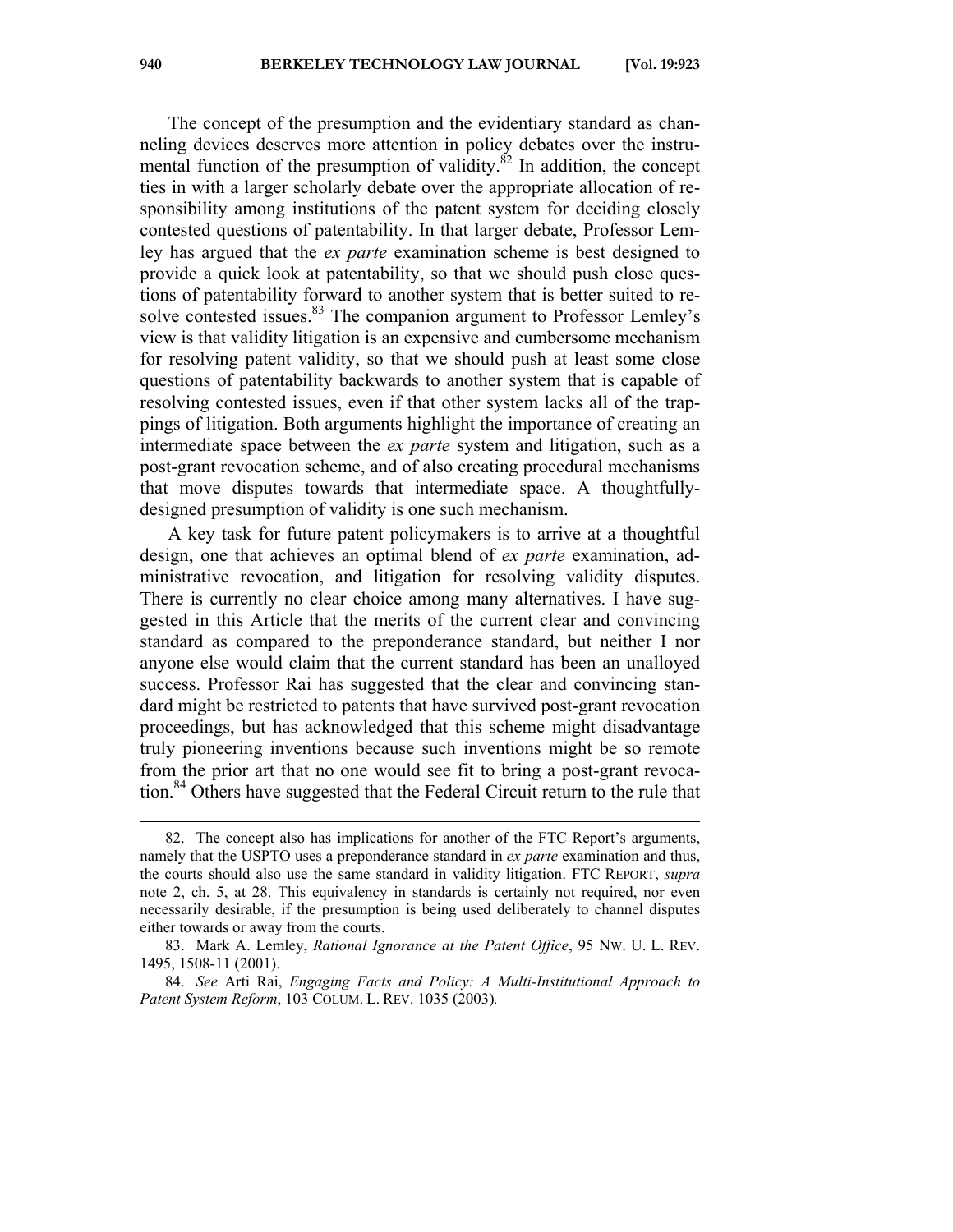the clear and convincing standard applies only to litigation challenges that are based on prior art that the USPTO has already considered, but not as to challenges based on other prior art.<sup>85</sup>

This proposal that the clear and convincing standard only apply to the considered prior art raises a number of questions. First, what does it mean for the USPTO to "consider" prior art? Does it mean that there is actual evidence that the examiner studied and applied the reference or does it merely mean that the examiner completed the ministerial steps necessary to allow the prior art to be listed on the front page of the patent? Second, would a return to this rule merely encourage parties to submit more voluminous information disclosure statements, adding to examiners' workloads and decreasing the available time that an examiner can spend studying any given prior art reference? Third, despite Federal Circuit statements to the contrary, do courts today *de facto* withhold the clear and convincing standard when the challenger presents prior art that the USPTO has never considered?

My goal in this Article is not to select a clear winner from among these alternatives. Rather, my goal is to point out that the presumption of validity, even when viewed solely in instrumental terms, can play a significant role in mediating between alternative fora for resolving patent validity questions. Reform proposals concerning the presumption of validity should take this role more seriously.

#### **V. CONCLUSION**

 $\overline{a}$ 

Some eighty years ago, in *Radio Corp. v. Radio Engineering Laboratories, Inc.*, Justice Cardozo wrote perceptively about the presumption of patent validity.<sup>86</sup> Although his opinion preceded the codification of the

 <sup>85.</sup> *See, e.g*., Dan L. Burk & Mark A. Lemley, *Policy Levers in Patent Law*, 89 VA. L. REV. 1575, 1660 (2003); Charles E. Phipps, *The Presumption of Administrative Correctness: The Proper Basis for the Clear and Convincing Evidence Standard*, 10 FED. CIR. B.J. 143 (2000). For another variation, see Clarence J. Fleming, *Should the Clear and Convincing Standard for Rebutting the Presumption of Validity Apply When the Challenger Raises a Substantial New Question of Patentability?*, 80 J. PAT. & TRADEMARK OFF. SOC'Y 146 (1998) (proposing a legislative change to § 282 that would specify that the preponderance standard applies when the challenger raises a substantial new question of patentablility). The "substantial new question" standard appears in current reexamination provisions. 35 U.S.C. § 302 (2000). It has a dismal history, in which the USPTO has used the standard to find a substantial new question almost as a matter of routine. The standard has never proven capable of facilitating finely-calibrated judgments distinguishing between worthy and frivolous challenges to patentability and would likely result in the use of the preponderance standard in nearly all litigated cases.

<sup>86. 293</sup> U.S. 1, 7-8 (1934) (internal citations omitted).